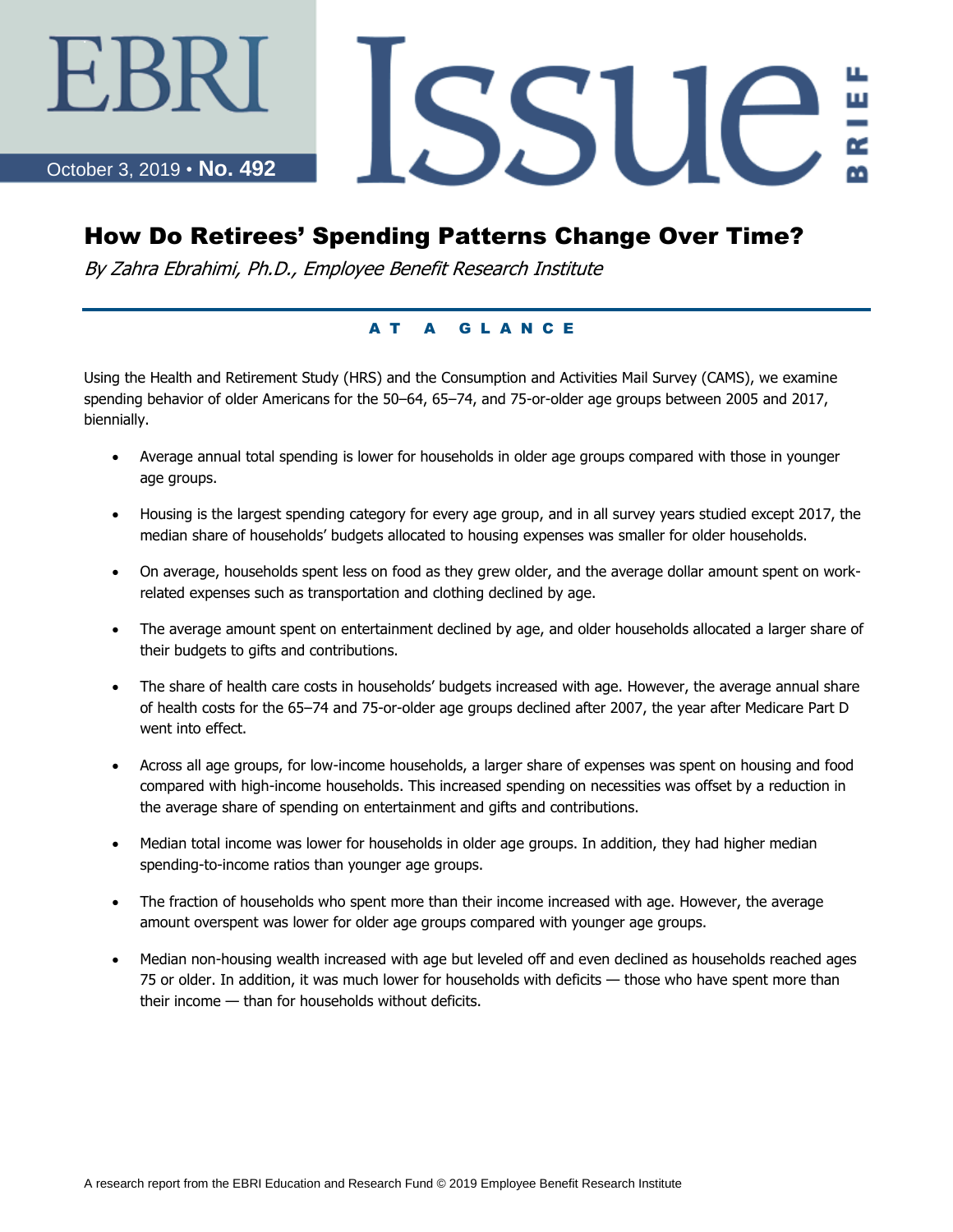Zahra Ebrahimi is a Research Associate at the Employee Benefit Research Institute (EBRI). This *Issue Brief* was written with assistance from the Institute's research and editorial staffs. Any views expressed in this report are those of the author and should not be ascribed to the officers, trustees, or other sponsors of EBRI, Employee Benefit Research Institute-Education and Research Fund (EBRI-ERF), or their staffs. Neither EBRI nor EBRI-ERF lobbies or takes positions on specific policy proposals. EBRI invites comment on this research.

**Suggested Citation:** Zahra Ebrahimi, "How Do Retirees' Spending Patterns Change Over Time?," EBRI Issue Brief, no. 492 (Employee Benefit Research Institute, October 3, 2019).

**Copyright Information:** This report is copyrighted by the Employee Benefit Research Institute (EBRI). You may copy, print, or download this report solely for personal and noncommercial use, provided that all hard copies retain any and all copyright and other applicable notices contained therein, and you may cite or quote small portions of the report provided that you do so verbatim and with proper citation. Any use beyond the scope of the foregoing requires EBRI's prior express permission. For permissions, please contact EBRI at [permissions@ebri.org.](mailto:permissions@ebri.org)

**Report Availability:** This report is available on the internet at [www.ebri.org](http://www.ebri.org/)

## **Table of Contents**

#### **Figures**

| Figure 2, Average and Median Household Total Expenditures, by Age, 2005-2017, in 2017 Dollars 6                       |
|-----------------------------------------------------------------------------------------------------------------------|
|                                                                                                                       |
|                                                                                                                       |
| Figure 5, Average and Median Household Food Expenditures, by Age, 2005–2017, in 2017 Dollars 8                        |
| Figure 6, Average and Median Household Health Care Expenditures, by Age, 2005–2017, in 2017 Dollars 9                 |
| Figure 6A, Average Share of Health Care in Total Household Expenditures, Ages 75 or Older, 2005-2017 10               |
| Figure 7, Average and Median Household Transportation Expenditures, by Age, 2005–2017, in 2017 Dollars 11             |
| Figure 8, Average and Median Household Clothing Expenditures, by Age, 2005–2017, in 2017 Dollars 11                   |
|                                                                                                                       |
| Figure 9, Average and Median Household Entertainment Expenditures, by Age, 2005–2017, in 2017 Dollars  12             |
| Figure 10, Average and Median Household Gift, Contribution, etc. Expenditures, by Age, 2005-2017, in 2017 Dollars. 12 |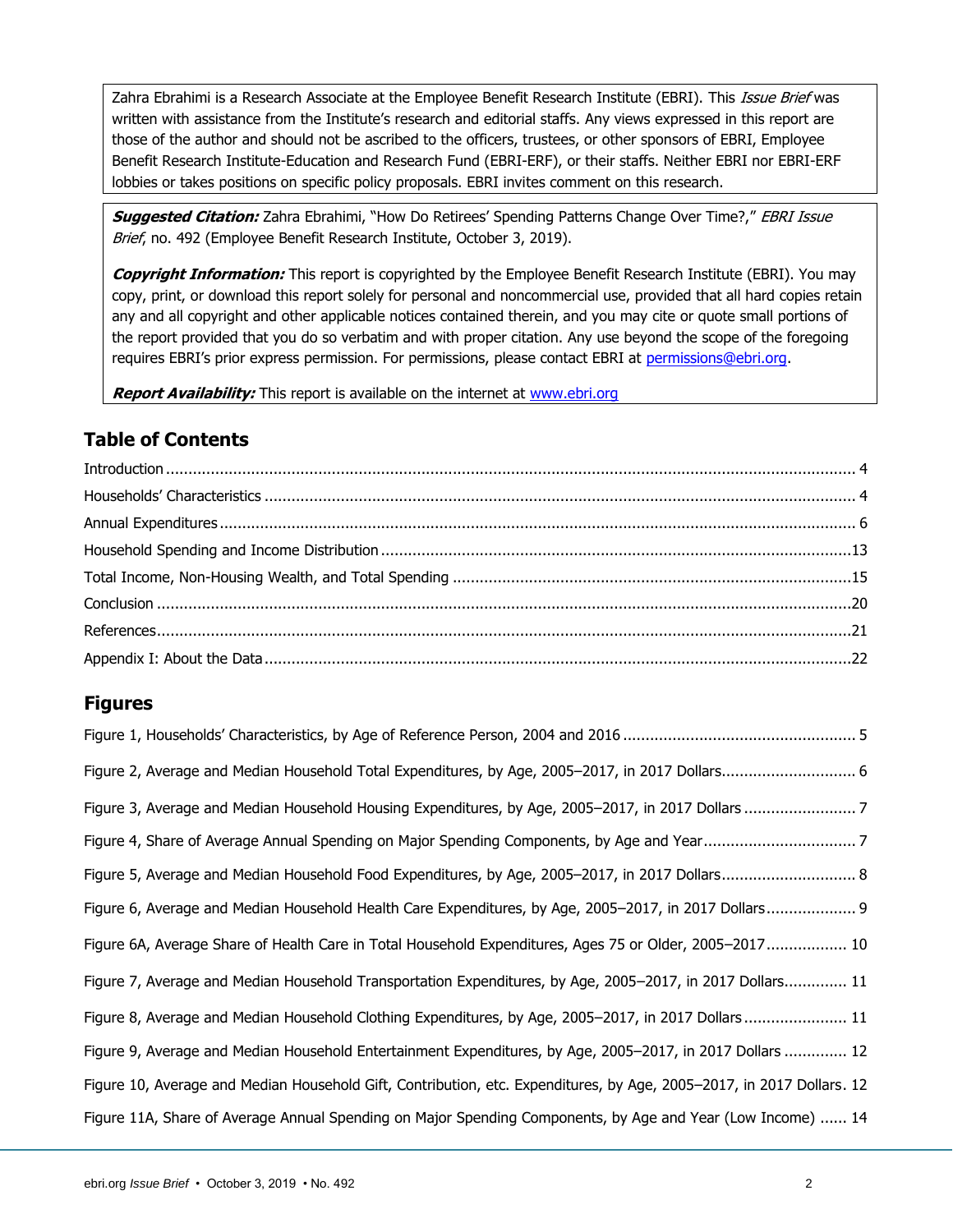| Figure 11B, Share of Average Annual Spending on Major Spending Components, by Age and Year (High Income) 14     |
|-----------------------------------------------------------------------------------------------------------------|
| Figure 12, Median Total Income and Spending to Income Ratio, by Age, 2005-2017, in 2017 Dollars 15              |
| Figure 13, Percentage With a Deficit and Average Deficit Amount (Conditional on Having a Deficit), by Age,      |
| Figure 14, Median Total Net Non-Housing Wealth, by Spending Behavior and Age, 2004–2016, in 2017 Dollars 17     |
| Figure 15, Median Total Net Non-Housing Wealth, by Spending Behavior and Age (Low Income), 2004–2016, in 2017   |
|                                                                                                                 |
| Figure 16, Median Total Net Non-Housing Wealth, by Spending Behavior and Age (High Income), 2004-2016, in 2017  |
|                                                                                                                 |
| Figure 17, Median Budget Deficit-to-Non-Housing-Wealth Ratio Conditional on Having a Deficit, by Age and Income |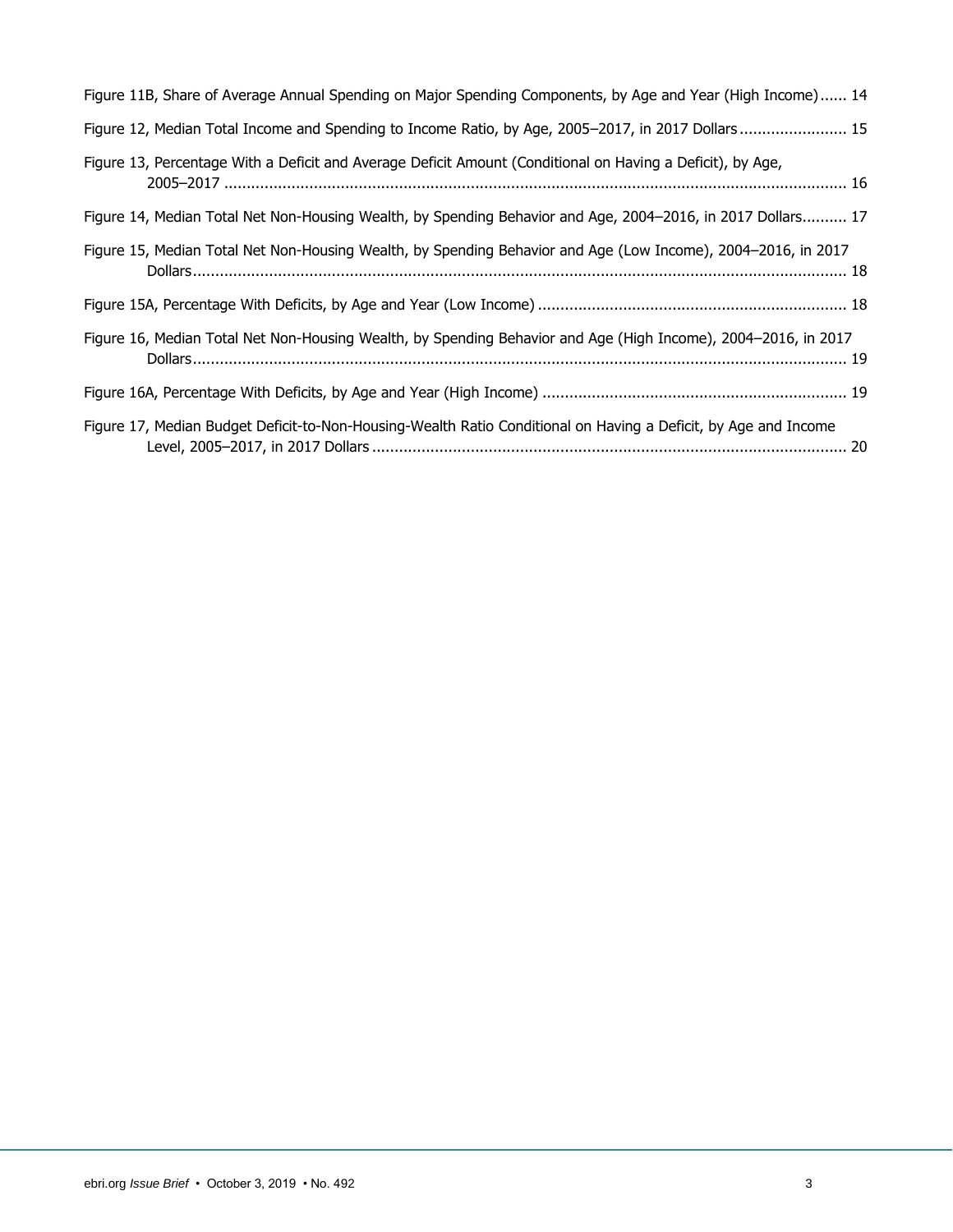# **How Do Retirees' Spending Patterns Change Over Time?**

By Zahra Ebrahimi, Ph.D., Employee Benefit Research Institute

#### <span id="page-3-0"></span>**Introduction**

A common approach to planning for retirement is to assume that, at retirement, people should expect to spend a certain constant level — e.g., 75 percent — of pre-retirement income every year throughout retirement, with some variability depending on income, retirement lifestyle, and health care costs. However, evidence from actual retiree spending patterns challenges this assumption. A series of focus groups and surveys conducted by the Society of Actuaries and their partners found that the spending patterns of early vs. late retirees differed dramatically. A study of early retirees — those who had just retired — found that: "Many focus group participants are spending more money now than they did while working. There are two reasons for this. First, retirement tends to mean having more time for socializing and hobbies. Many retirees have fairly expensive hobbies, such as fishing and golf. Socializing often takes the form of eating out and other entertainment. While there are costs associated with work, such as commuting, that are eliminated in retirement, for a number of participants these savings are more than offset by the cost of retirement. The other reason is the relative increase in expenses caused by inflation. A number of retirees commented that they have been surprised by the increased cost of energy, prescription drugs, and other expenses" (Society of Actuaries, 2006). However, a study of long-term retirees — those who had been in retirement for at least 15 years — paints quite a different story: "Many, particularly those who have experienced multiple financial shocks, have had to make significant cuts in their spending. Many speak of going from buying what they want to buying only what they need and feeling that they do not need much. But while most adjust well to financial setbacks in retirement, some setbacks cause severe non-financial difficulties and even trauma" (Society of Actuaries, 2016).

So how do retirees spend down their assets in retirement? Using data from the Health and Retirement Study (HRS) 2004–2016 and the Consumption and Activities Mail Survey (CAMS) 2005–2017, which is a supplement of the HRS, the Employee Benefit Research Institute (EBRI) examines how household spending changes for those 50 years of age and older, which covers the periods that households' members age and transition into retirement as well as their spending during retirement.

The Consumption and Activities Mail Survey (CAMS) contains detailed spending information on durable and nondurable expenses. Using this information merged with the income information available in the Health and Retirement Study (HRS), this study summarizes the spending patterns of the American elderly. Compared with EBRI's last research on this topic (Ebrahimi, 2019), which used CAMS 2015 and HRS 2014 data to study spending in different categories for different marital/retirement status subgroups in a cross-sectional analysis, this paper utilizes multiple waves of HRS and CAMS datasets to do a time-series analysis of spending patterns across age groups and years.

The primary goal of this analysis is to document overall spending as well as spending in consumption subcategories across age groups and survey years. The amount older households are spending will be compared with their income. We will also examine how any gaps are possibly financed.

#### <span id="page-3-1"></span>**Households' Characteristics**

In 2016, households with a reference person 50–64 years old made up 38 percent of our sample, compared with 28 and 32 percent from households with a reference person in the 65–74 and 75-or-older age groups, respectively. The percentage of households with a reference person 75 or older increased from 24 percent in 2004 to 32 percent in 2016. In addition, the average age in the overall sample increased from 65 in 2004 to 67 in 2016, which probably indicates the aging of the U.S. population. In 2004, the average household size for the overall sample was 2.23 members, which dropped to 2.15 members in 2016, with a high of 2.4 for the 50–64 age group and a low of 1.8 for the 75-or-older age group.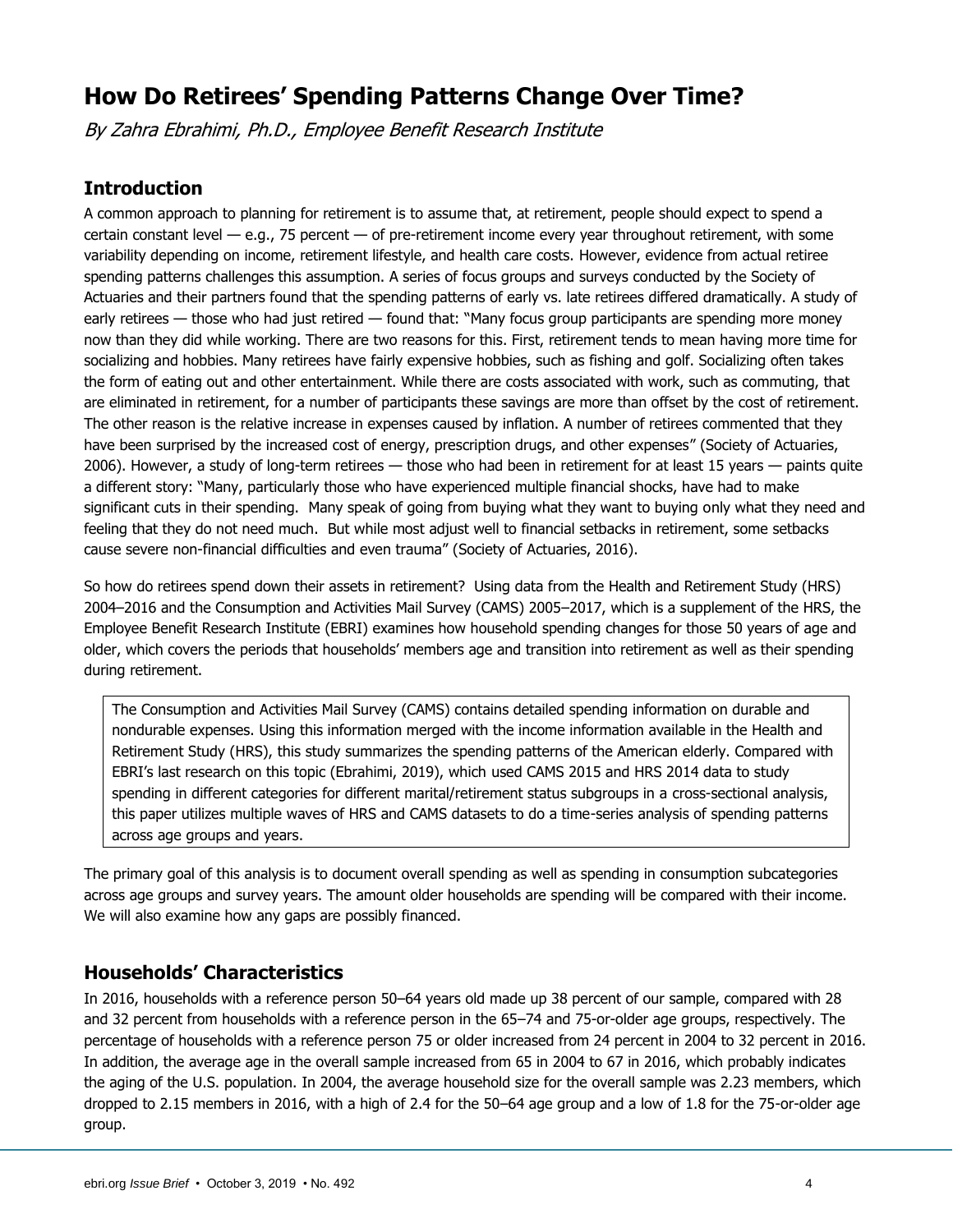In 2004, the percentage of households with a college-educated reference person was 25 percent in the overall sample, compared with 33 percent in 2016. Homeownership dropped from 84 percent of the overall sample in 2004 to 80 percent in 2016 with those in the 50–64 age group experiencing the largest drop of 10 percentage points. Homeownership among older households was 76 percent for the 50–64 age group compared with 85 percent for the 65–74 age group in 2016. The share of households who own their houses mortgage-free dropped from 69 and 83 percent for the 65–74 and 75-or-older age groups in 2004, respectively, to 60 and 79 percent in 2016 (Figure 1).

|                                             |            |           | 2004      |                              |            |           |           |                              |
|---------------------------------------------|------------|-----------|-----------|------------------------------|------------|-----------|-----------|------------------------------|
|                                             | <b>All</b> | $50 - 64$ | $65 - 74$ | <b>75 or</b><br><b>Older</b> | <b>All</b> | $50 - 64$ | $65 - 74$ | <b>75 or</b><br><b>Older</b> |
| <b>Number of Households</b>                 | 5,639      | 2,165     | 2,000     | 1,352                        | 4,914      | 1,887     | 1,370     | 1,571                        |
| Percentage                                  | 100%       | 38%       | 36%       | 24%                          | 100%       | 38%       | 28%       | 32%                          |
| Households'<br><b>Characteristics</b>       |            |           |           |                              |            |           |           |                              |
| Age of reference person                     | 65         | 57        | 69        | 81                           | 67         | 60        | 69        | 81                           |
| Average number of<br>persons in household   | 2.23       | 2.48      | 2.06      | 1.76                         | 2.15       | 2.4       | 2.04      | 1.8                          |
| Average number of<br>earners                | 1.38       | 1.43      | 1.22      | 1.05                         | 1.36       | 1.44      | 1.25      | 1.11                         |
| <b>Distribution</b>                         |            |           |           |                              |            |           |           |                              |
| Sex of reference person                     |            |           |           |                              |            |           |           |                              |
| Male                                        | 44%        | 45%       | 46%       | 40%                          | 44%        | 43%       | 46%       | 45%                          |
| Female                                      | 56%        | 55%       | 54%       | 60%                          | 56%        | 57%       | 54%       | 55%                          |
| Race                                        |            |           |           |                              |            |           |           |                              |
| <b>Black or African American</b>            | 7%         | 8%        | 6%        | 5%                           | 8%         | 10%       | 8%        | 6%                           |
| White, Asian, and all other<br>races        | 93%        | 92%       | 94%       | 95%                          | 92%        | 90%       | 92%       | 94%                          |
| Hispanic or Latino                          | 5%         | 6%        | 5%        | 3%                           | 7%         | 9%        | 6%        | 5%                           |
| Education of reference person               |            |           |           |                              |            |           |           |                              |
| College and above                           | 25%        | 30%       | 20%       | 20%                          | 33%        | 36%       | 35%       | 25%                          |
| Housing                                     |            |           |           |                              |            |           |           |                              |
| Homeowner                                   | 84%        | 86%       | 86%       | 78%                          | 80%        | 76%       | 85%       | 80%                          |
| Homeowner without<br>mortgage/land contract | 55%        | 40%       | 69%       | 83%                          | 56%        | 40%       | 60%       | 79%                          |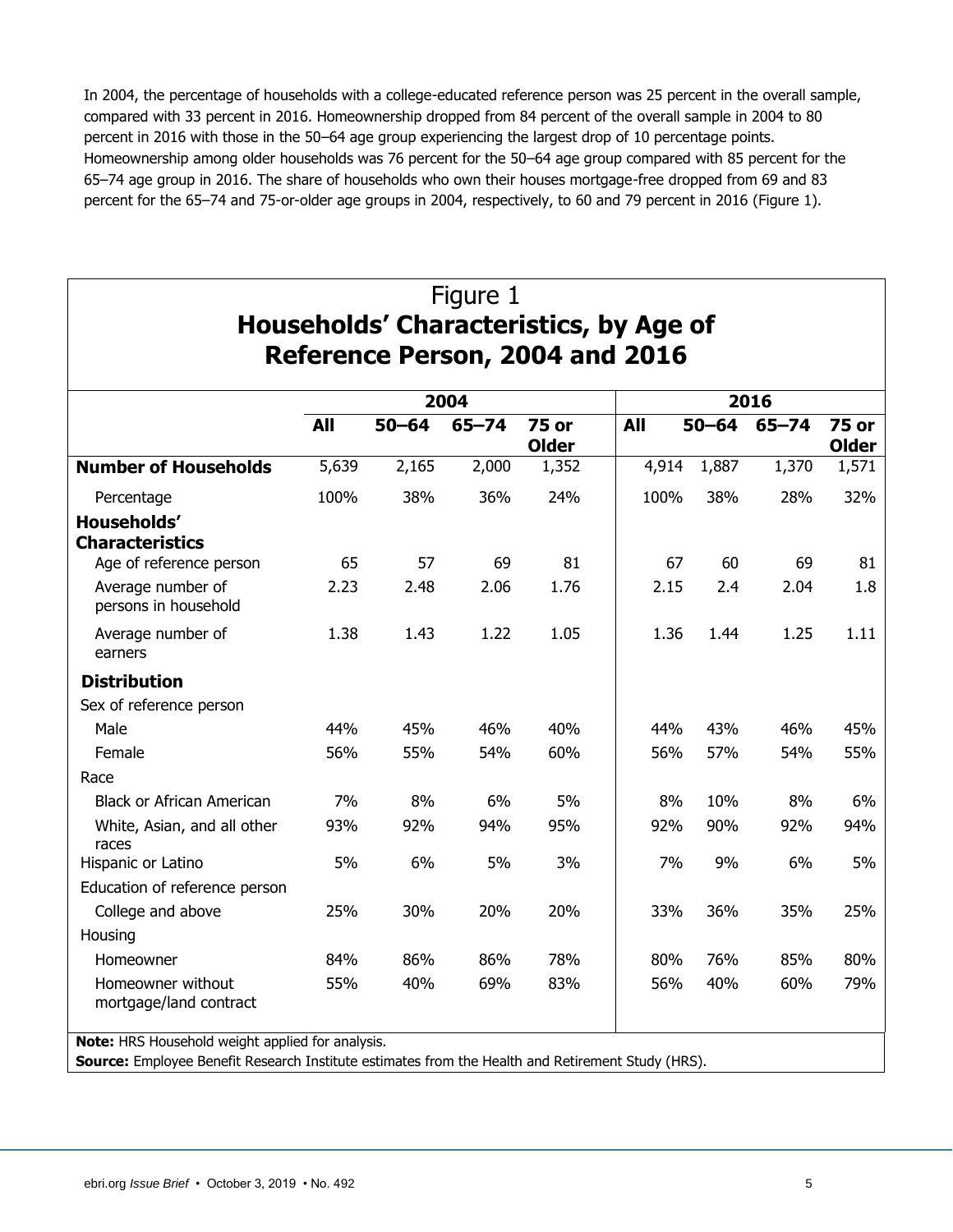#### <span id="page-5-0"></span>**Annual Expenditures**

We start by examining total average household expenditures (Figure 2) and household expenditures by type, such as housing, food, and health (figures 2, 5, and 6) across age and year. The age groups examined are 50–64, 65–74, and 75 or older. The time period examined is 2005–2017, biennially.

Figure 2 shows that average annual total spending declined as households aged. In 2005, average total household expenditures were \$55,000 for those ages 50–64; in that same year, total household expenditures were \$43,000 for those ages 65–74, or 22 percent less. And for those ages 75 or older, total average expenditures were \$33,000, or 23 percent less than the 65–74 age cohort and 40 percent less than the 50–64 age cohort. This pattern was consistent across all survey years. On average, across all observed periods, total average expenditures were 16 percent less for those ages 65–74 vs. those ages 50–64 (an average of \$54,000 vs. \$45,000) and 20 percent less for those ages 75 or older vs. those ages 65–74 (an average of \$36,000 vs. \$45,000). Those ages 75 or older were spending, on average, a third less than those ages  $50-64$ .<sup>1</sup>



 $<sup>1</sup>$  Numbers are not reported in figures.</sup>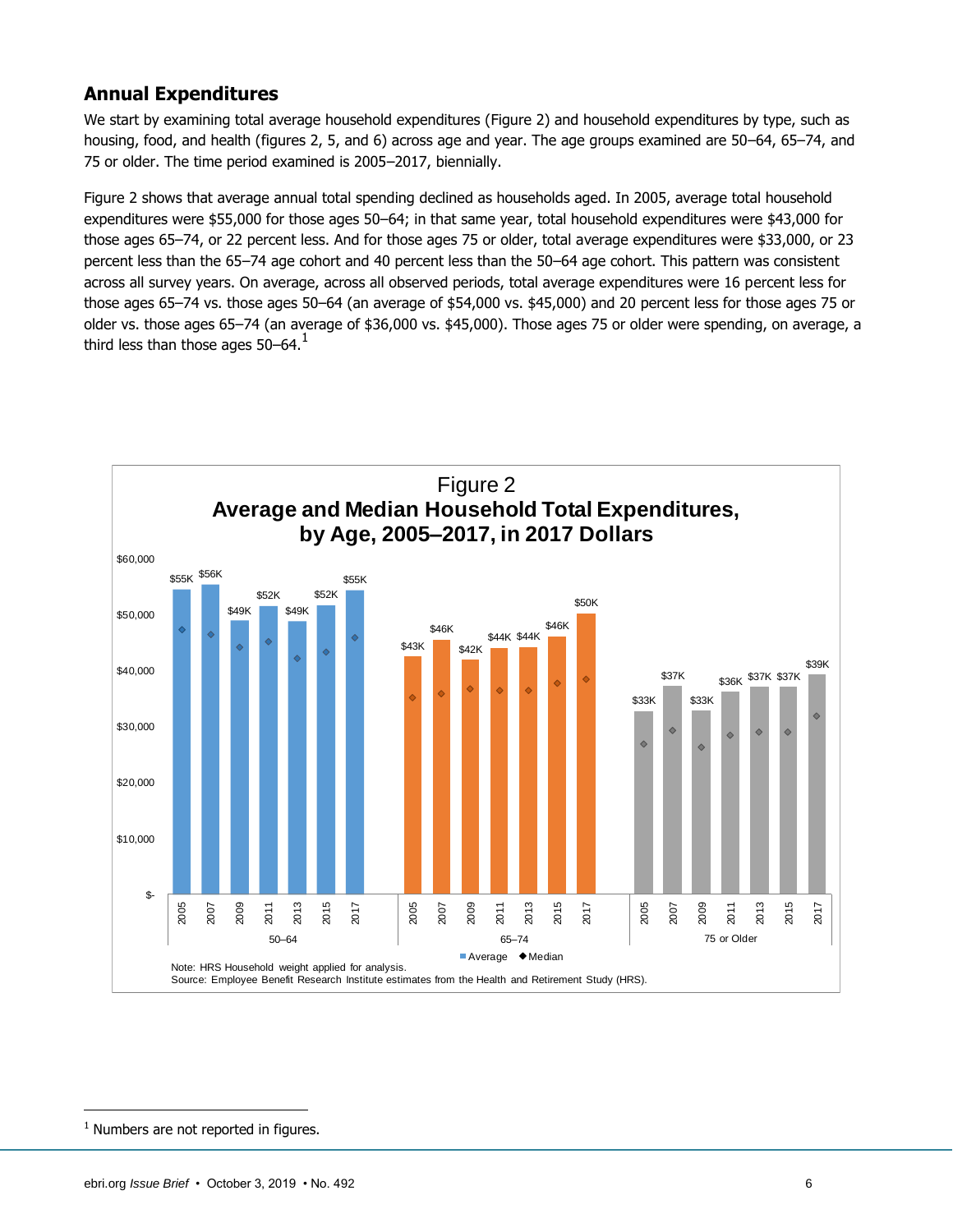

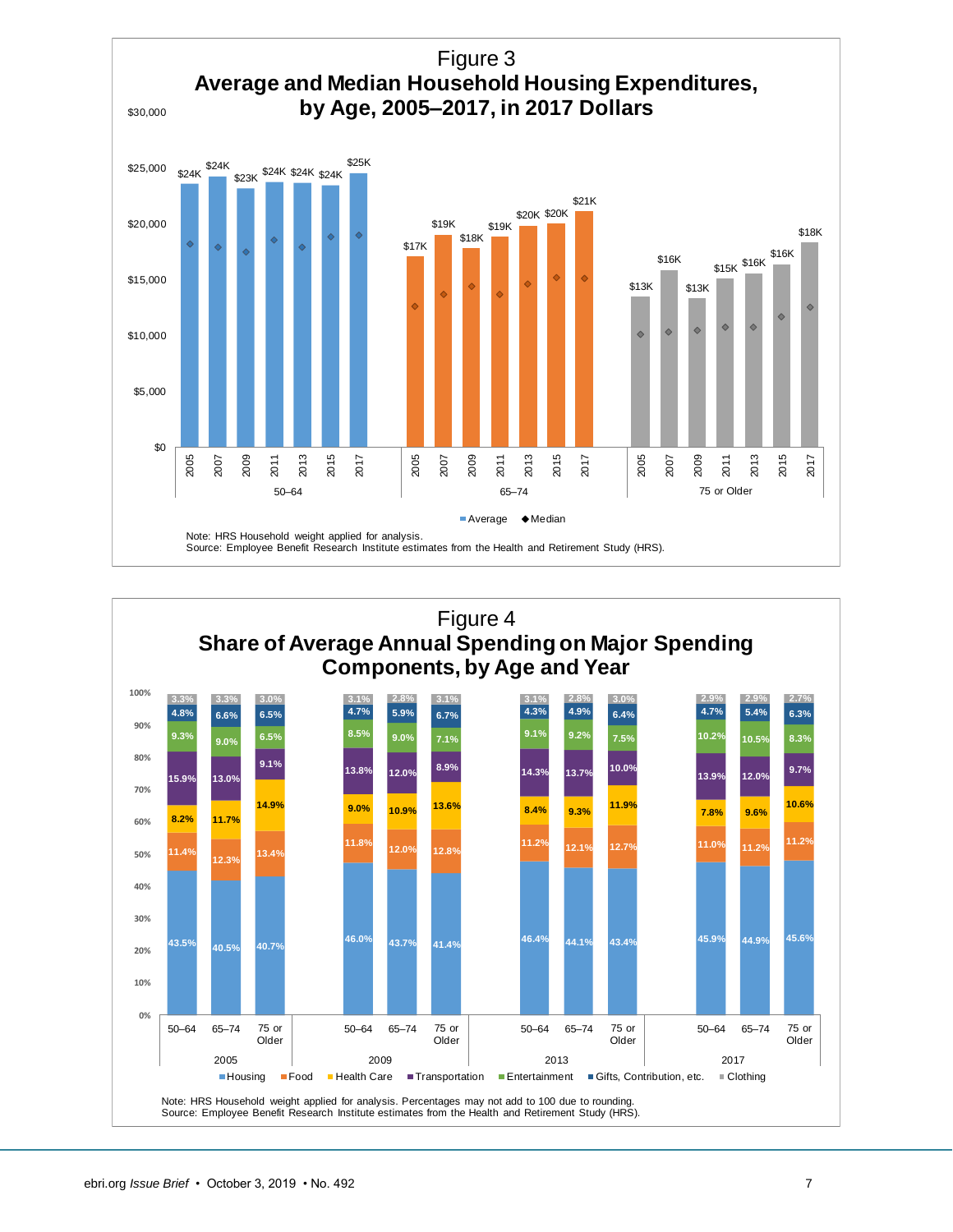Notably, all three age groups experienced a reduction in total spending in 2009, most likely due to the Great Recession, which was followed by a gradual recovery in the years afterward. While the average household's total spending was never below \$49,000 for those 50–64 years old, for those ages 65–74, it was rarely above \$46,000, and for those ages 75 or older, it never surpassed \$39,000 between 2005 and 2017.

As shown in figures 3 and 4, **housing** was the greatest expense both in dollar terms and in share of annual spending. Average spending on housing was the greatest for the age group 50–64 (never below \$23,000), decreasing to \$17,000–\$21,000 for the 65–74 age group and \$13,000–\$18,000 for the 75-or-older group, reflecting the decline in mortgage debt among older households. For instance, in 2016, the share of homeowners without mortgage debt was 40 percent among the 50–64 age group, compared with 60 percent for the 65–74 group and 79 percent for the 75-orolder age group (Figure 1).

While the share of housing in total spending was almost the same across age groups in 2017 (45–46 percent), in other survey years the older age groups allocated a smaller share of their expenses to housing (Figure 4). This trend is easily noticeable in 2009 where households ages 50–64 spent 46 percent of their total expenses on housing while those 65– 74 years old and 75 or older spent 43.7 and 41.4 percent, respectively.

While there are minor differences in the proportion of total **food** expenditures among different age groups (Figure 4), households spent less on food as they grew older, ranging from the high of \$5,000–\$5,500 for the 50–64 age group to a low of \$3,700–\$4,000 for the 75-or-older age group (Figure 5). Average spending on food by the 65–74 age group ranged from \$4,400–\$4,900 between 2005 and 2017.

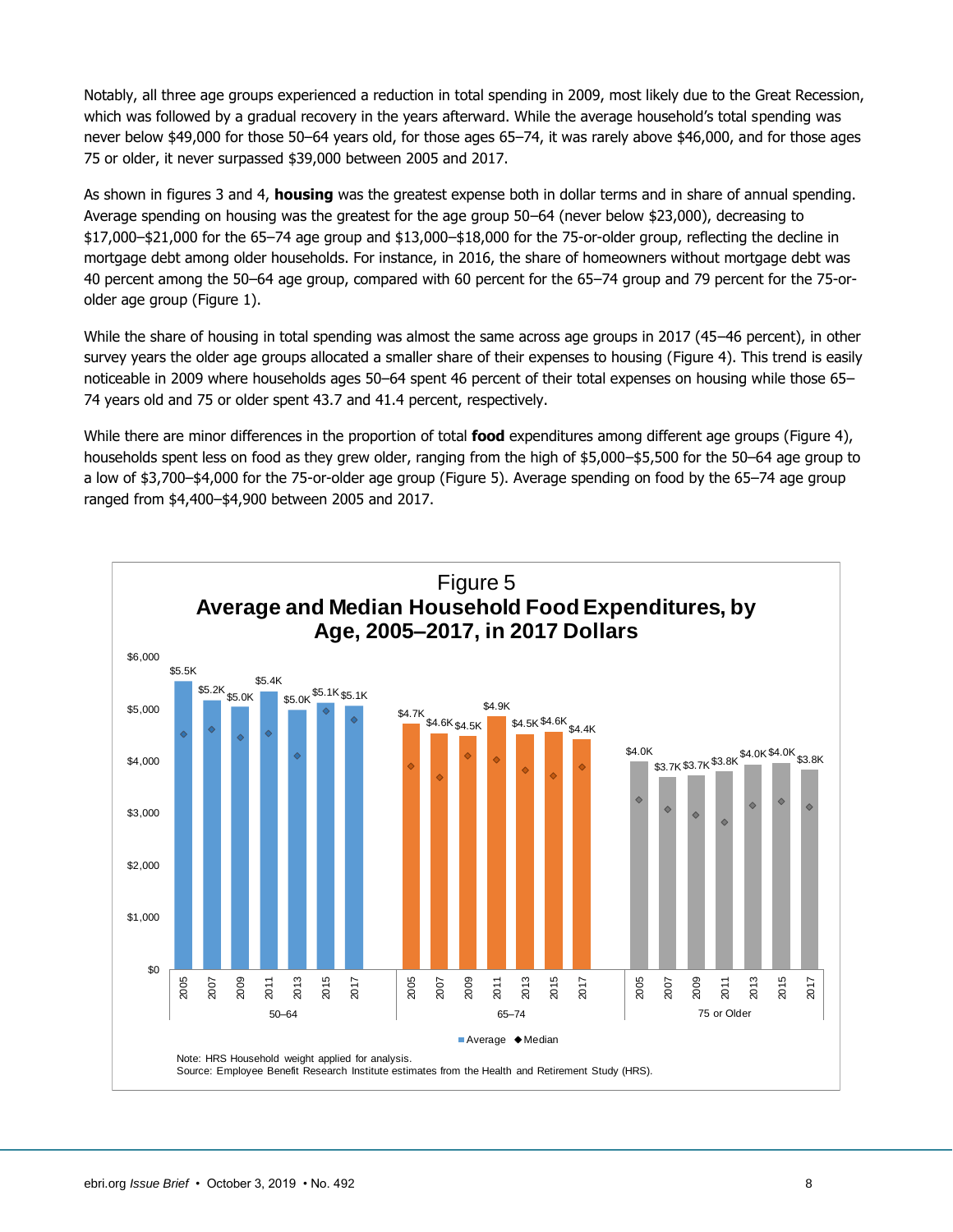The share of household budget devoted to out-of-pocket **health** costs increased with age. This trend was more pronounced in 2005 and 2009 where the 50–64 age group spent 8.2 and 9 percent of their budget while the 75-orolder age group spent 14.9 and 13.6 percent, respectively (Figure 4). The average annual share of health costs for the 65–74 and 75-or-older age groups declined after 2007. In addition, for those 75 or older, the average (also median) dollar amount of health care costs dropped from \$5,000 in 2005 to \$4,000 in 2017 (Figure 6). These trends could be in part attributable to health-related legislation that has affected the elderly, most notably Medicare Part D, which went into effect in 2006, and the Affordable Care Act's subsidies for Medicare Part D's coverage gap,  $^2$  which were implemented in 2011. Based on a study by the Kaiser Family Foundation (Cubanski et al., 2018) using data from the Centers for Medicare & Medicaid Services (CMS), Medicare Part D enrollment grew from 22 million since the program started in 2006 to 43.4 million (72 percent of all Medicare beneficiaries) in 2018. The breakdown of the out-of-pocket health costs for those 75 or older shown in Figure 6A indicates that most of the drop in total health costs is attributed to drugs and health insurance, while other components remained unchanged for the most part.

The average and median dollar amounts of households' health care expenses (Figure 6) did not show large variations across age groups in any given year. However, if we take into account that family size reduces with age (Figure 1), perperson average health care spending was larger for the 75-or-older age group compared with younger households.



<sup>&</sup>lt;sup>2</sup> Also known as the "donut hole."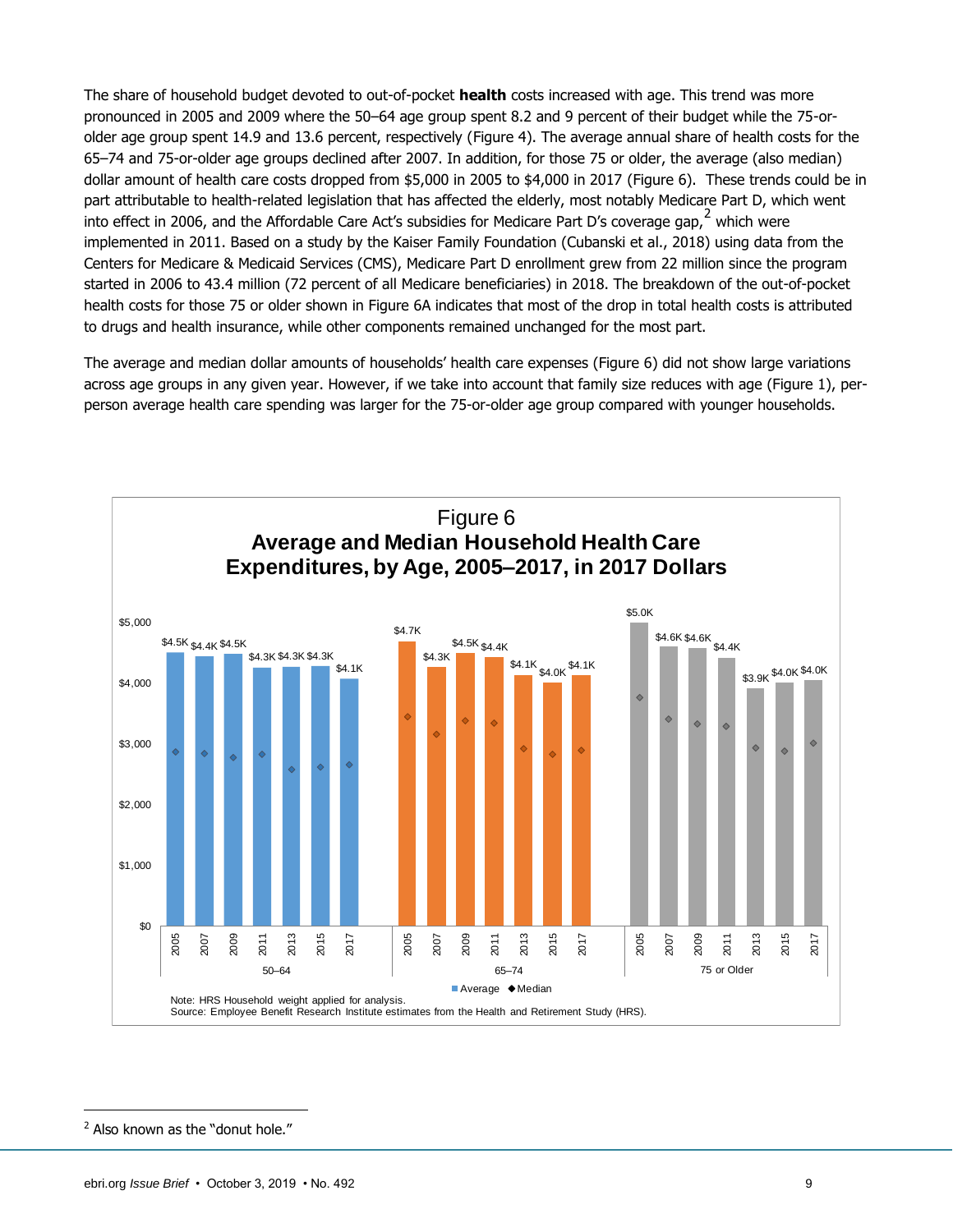

**Transportation** is often considered a work-related expense, which is expected to decline as members of the household retire. As shown in Figure 7 and Figure 4, transportation expenses declined with age both in dollar terms and in share of total spending. While those in the 50–64 age group on average never spent less than \$6,700 (year 2009) or more than \$8,200 (year 2005), those in the 65–74 and 75-or-older age groups on average spent \$5,000–\$5,700 and \$2,900–\$3,600, respectively. Not surprisingly, those in the 50–64 age group who were still in the labor market and not retired experienced the largest decline during the financial crisis compared with the other two older age groups who were less likely to be in the labor market. Depending on the survey year, the difference between the share of transportation costs in total expenses was between 4 and 6 percentage points lower for the 75-or-older age group compared with the 50–64 age group. For instance, in 2017, households ages 50–64 allocated 13.9 percent of their total expenses to transportation, compared with 9.7 percent for those 75 or older.

Since **clothing**, similarly to transportation, is considered a work-related expense, it is expected to decline as age increases. While the share of total expenses spent on clothing remained around 3 percent across all age groups and all survey years (Figure 4), as shown in Figure 8 in all survey years, the average dollar amount spent on clothing by older age groups was smaller compared with younger age groups. While the clothing expenses ranged from \$1,400–\$1,800 for the 50–64 age group, households with a member of the 75-or-older age group spent an average of \$911–\$1,200.

Share of total spending devoted to **entertainment** was lower only by 1 to 2 percentage points for the 75-or-older age group compared with the 50–64 age group (Figure 4); however, the reduction is more pronounced in Figure 9, where average (and median) entertainment costs are reported. For example, in 2017, the 50–64 and 65–74 age groups spent an average of \$5,400 on entertainment, compared with \$3,600 spent by those 75 or older.

The 50–64 age group lowered their entertainment expenses more than the two older age groups during the financial crisis (year 2009). In addition, there was an upward trend in average (and median) entertainment costs for all age groups in the survey years after 2009.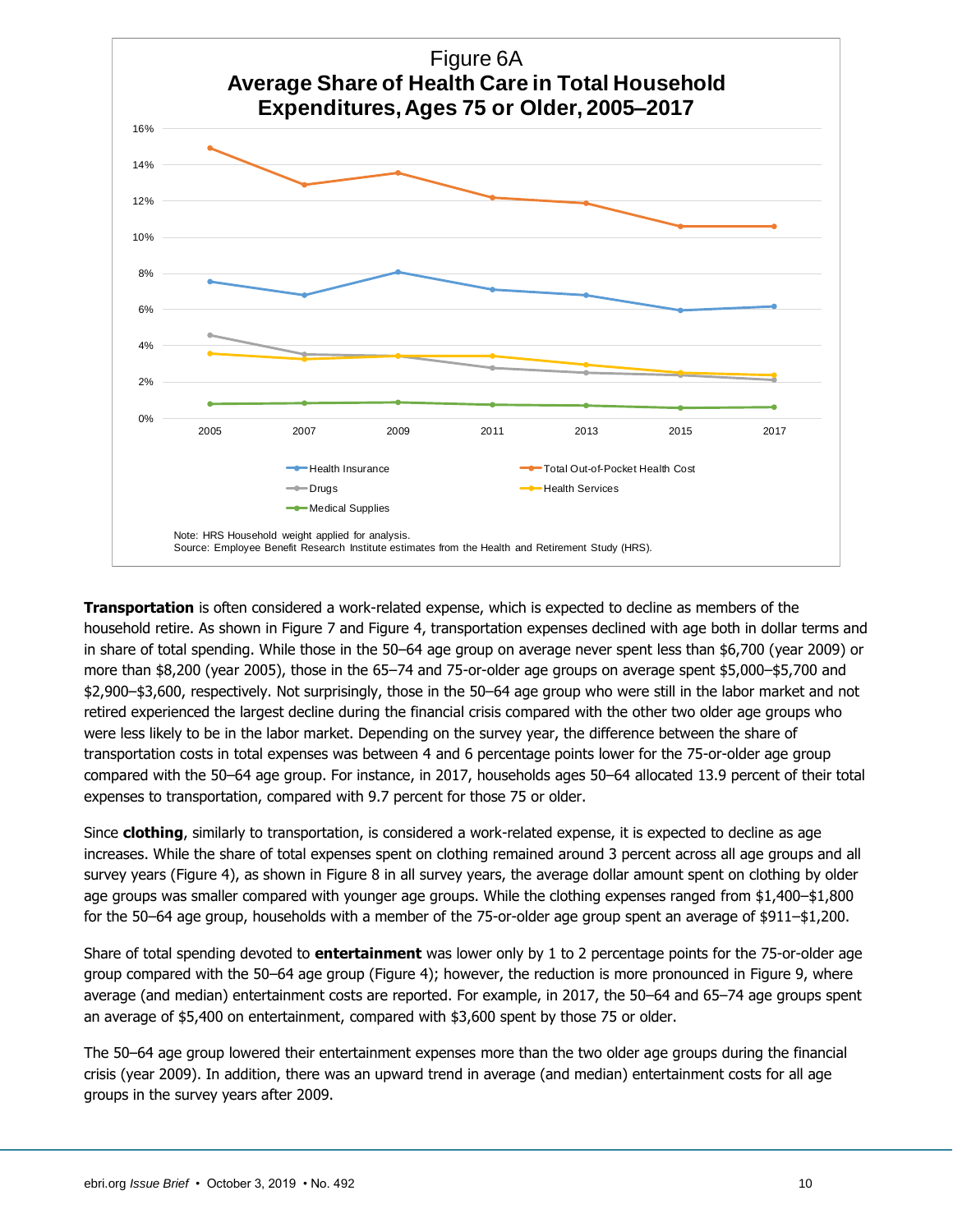

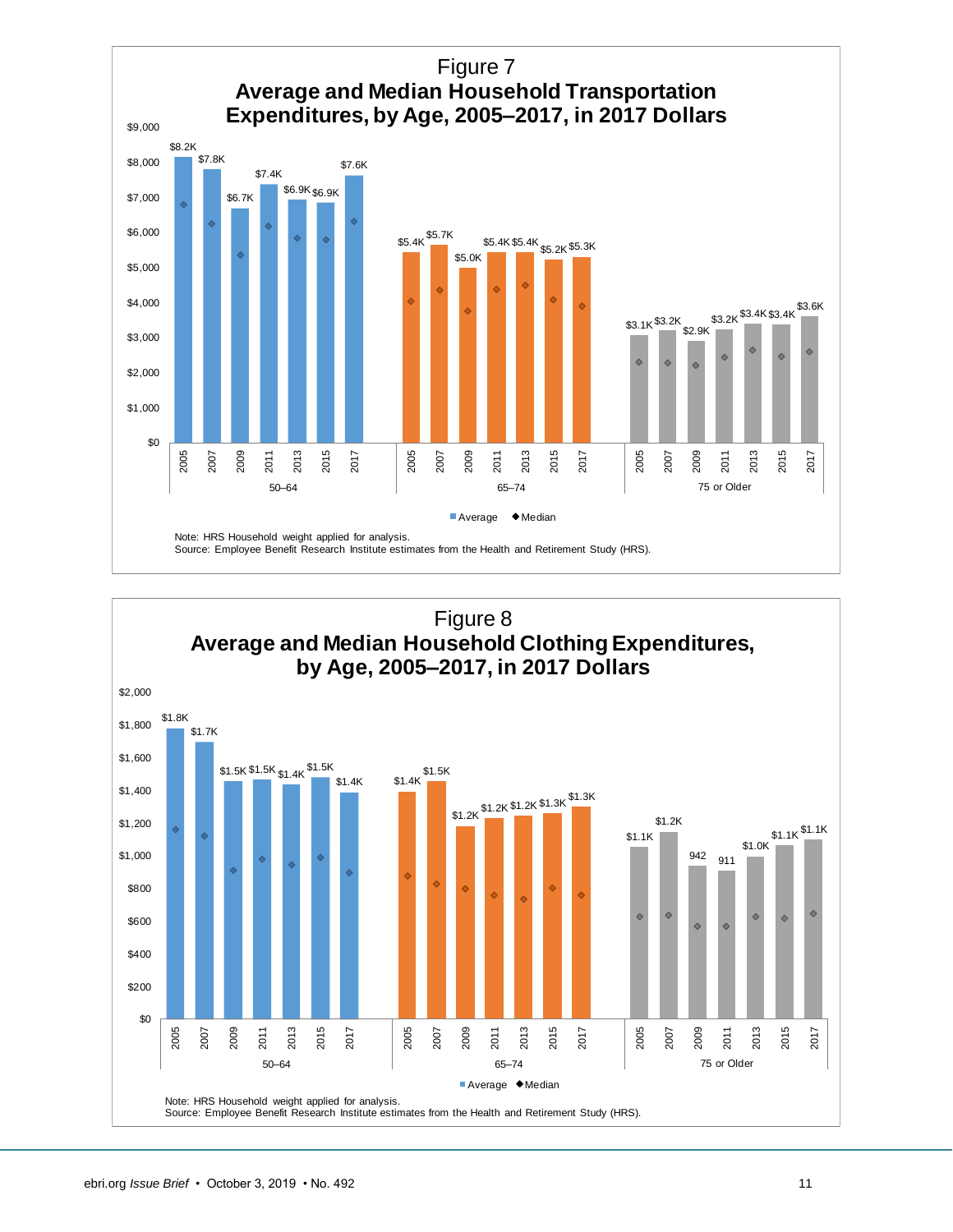

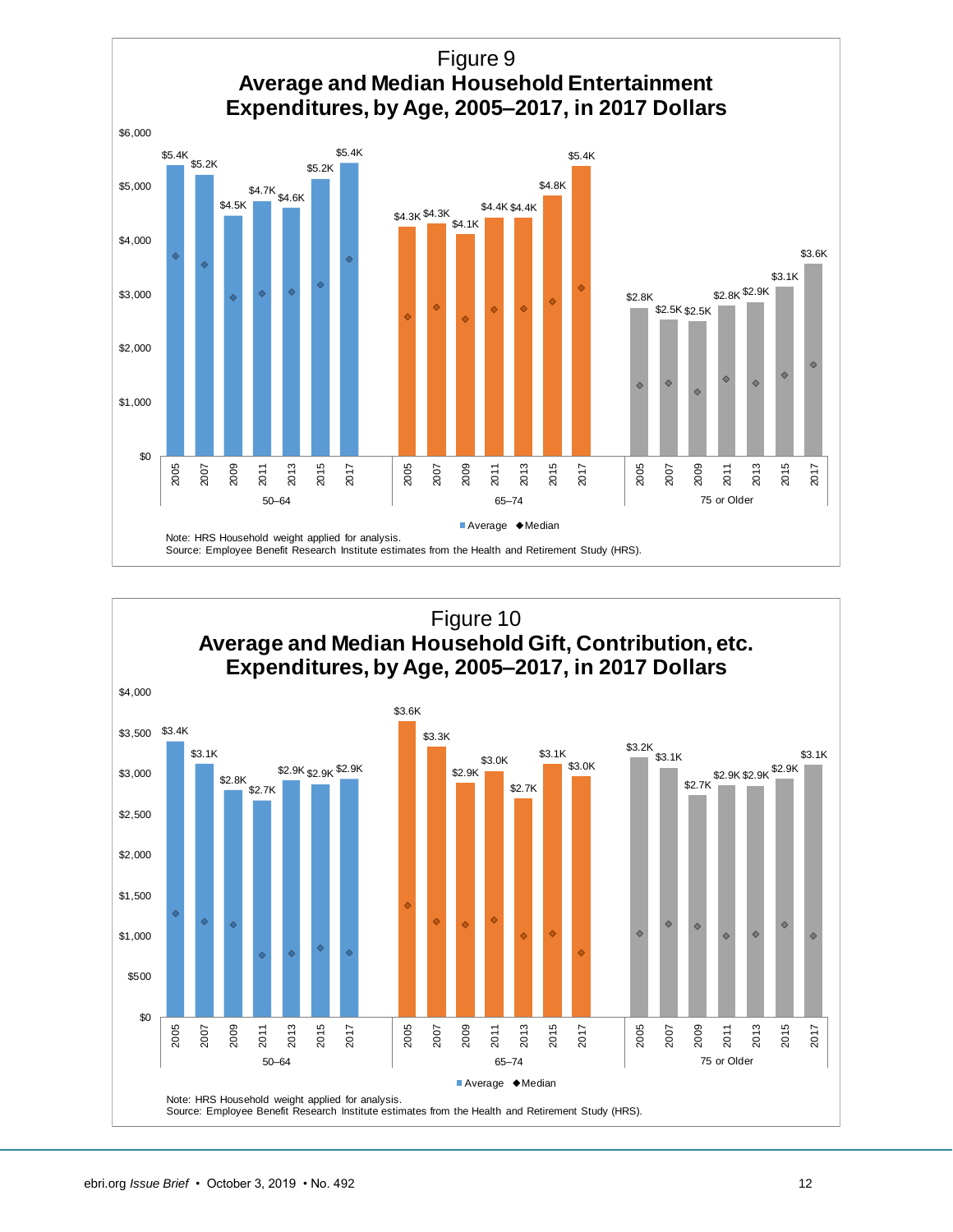While different age groups across all survey years on average spent similar dollar amounts on **gifts, contributions, etc**. (Figure 10), the proportion of total expenditures in this category increased with age. As shown in Figure 4, those 75 or older allocated 6.3 percent of their total spending to this category, compared with 4.7 percent spent by those ages 50–64.

#### <span id="page-12-0"></span>**Household Spending and Income Distribution**

It is usually assumed that a household's economic condition affects the household's total budget with no significant impact on the proportions allocated to each spending category. However, evidence suggests that this assumption is not correct. Figures 11A and 11B shed some light on this, showing the average percentage of a household's budget spent on basic categories for low- and high-income categories between 2005 and 2017. (For the purposes of this analysis, low-income and high-income households are defined as those with a total income less and more than the median for their age group and survey year, respectively.)

It is a known fact that low-income households spend a larger proportion of their budgets on basic needs and a smaller share of spending is allocated to basic needs as income grows. Our analysis supports this fact along with a few other interesting observations.

Across all age groups, for low-income households, a larger share of expenses was spent on housing and food compared with high-income households. For housing this difference is more noticeable for the 75-or-older age group. For instance, while in 2017, housing took up 48.8 percent of spending for this age group in low-income households, those with high incomes allocated 41.4 percent of their budget to housing. The fraction spent on food varied between 9 and 11 percent for all age groups in all survey years for the high-income group, while as much as 14 percent of low-income households' total spending was on food. The average share of spending on out-of-pocket health costs varied by 1 to 2 percentage points across income distributions, except for the 75-or-older age group in year 2005, when the low-income households spent 14.7 of their budget on health care, compared with 11.2 percent spent by those in the high-income category.

The average share of household budgets devoted to transportation and clothing did not appear to vary much by income distribution. However, interestingly, the increase in the average share spent on necessities such as housing and food was offset by a reduction in the average share of spending on entertainment and gifts and contributions. For instance, in 2017, those ages 75 or older with a high income on average spent 10.8 and 8.1 percent of their budget on entertainment and gifts and contributions, respectively, while those in the same age category with low incomes allocated just 6.5 and 5 percent of their budgets to these categories, respectively.

The data show that housing absorbs more of the average annual spending budget for those with low incomes than in the past. In 2005, those with low incomes in the ages 50–64, 65–74, and 75-or-older groups on average spent 42.7, 42.5, and 44.4 percent of their total budget on housing, respectively, compared with their counterparts in 2017, who spent 47.3, 45.8, and 48.8 of their budget on housing, respectively.

The share of household budget occupied by health care costs declined between 2005 and 2017, and this trend was most pronounced for those with low incomes in the 75-or-older age group. The average share of spending devoted to transportation and entertainment by those with high incomes was significantly reduced in 2009 (Great Recession) but has started to increase during the following years.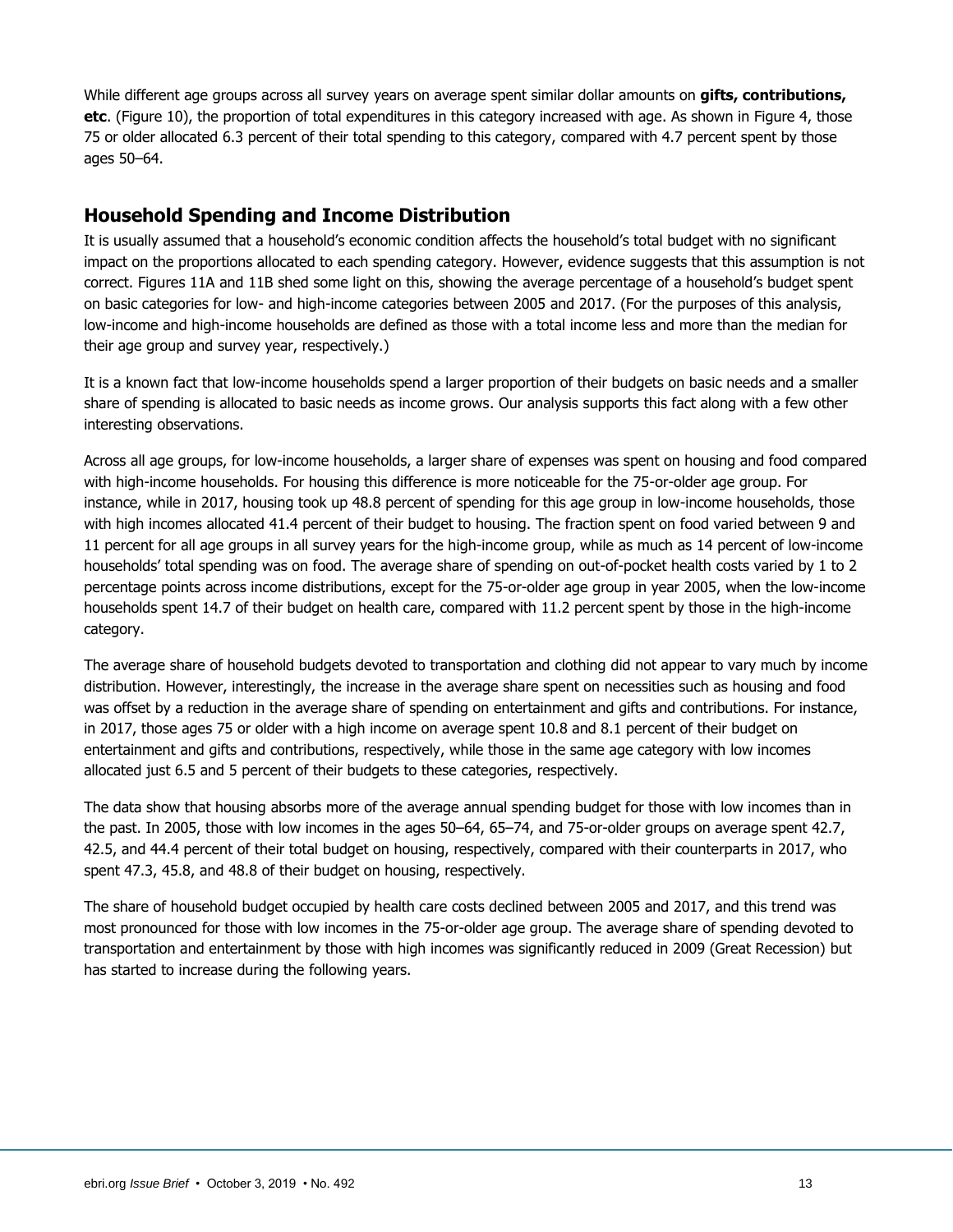

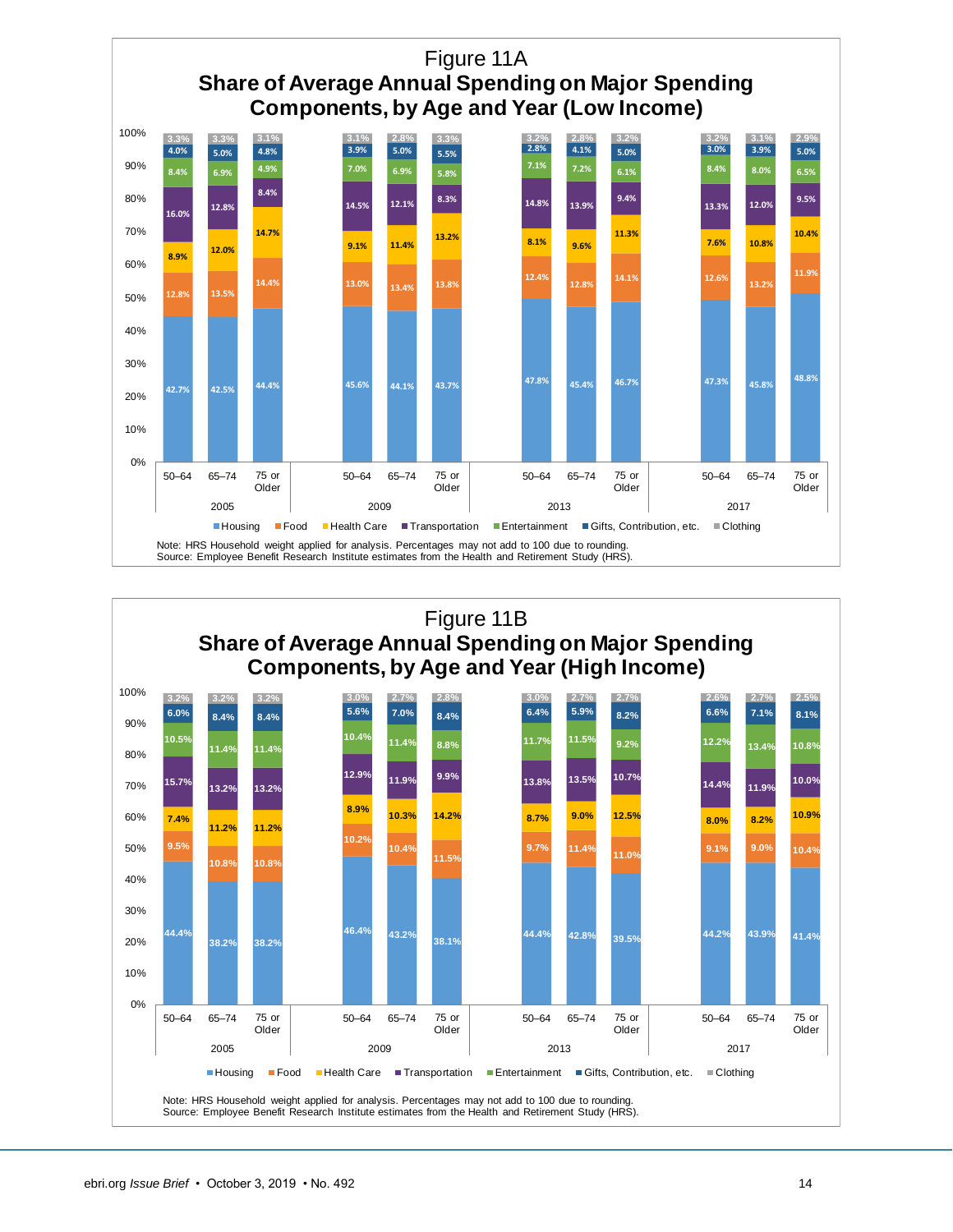## <span id="page-14-0"></span>**Total Income, Non-Housing Wealth, and Total Spending**

Figure 12 depicts households' median total incomes and median spending-to-income ratios by age group and survey year. As households grow older and retire, wage and salary income is eliminated from the sources of income, and consequently total household income declines. EBRI's research on the income composition of Americans 65 and older (Banerjee, 2013) shows that in 2009, the share of labor earnings in total income for those 65–74 was 11.9 percent, while during the same periods, those 75–84 derived 3.5 percent of their total income from labor earnings. Older age groups had higher median spending-to-income ratios than younger age groups who were still in the labor market, indicating that households were not reducing their spending in line with their lost wage and salary income. At the same time, there were even a few years when median spending for the oldest households exceeded income. This increased spending-to-income ratio for older households could reflect the goal of wealth accumulation during working ages and the goal of decumulation as households grow older.



Understanding whether households can cover their expenses with their income as they age, and if not, how large the gap is between their income and spending — the amount of spending that must be covered by other sources — is an important aspect of understanding and planning for financial security among the elderly. Figure 13 shows the percentage of households with a budget deficit — defined as having higher total spending than total income — along with average and median amounts overspent by age group and survey year. The probability of having a budget deficit increased with age; however, the average dollar amount of the deficit was lower for older age groups compared with younger age groups. For instance, in 2017, 30 percent of those ages 50–64 had budget deficits averaging \$24,000. During that same period, 34 and 45 percent of households ages 65–74 and 75 or older experienced a budget deficit, respectively. However, the average amounts were \$23,000 and \$21,000, respectively. The fraction of households with a deficit declined between 2005 and 2017 for all age groups; however, the average amount overspent declined around the Great Recession for all age groups and started to gradually increase afterward. This trend confirms previous studies that show households cut spending and increased saving in response to reduction in income, wealth, and credit access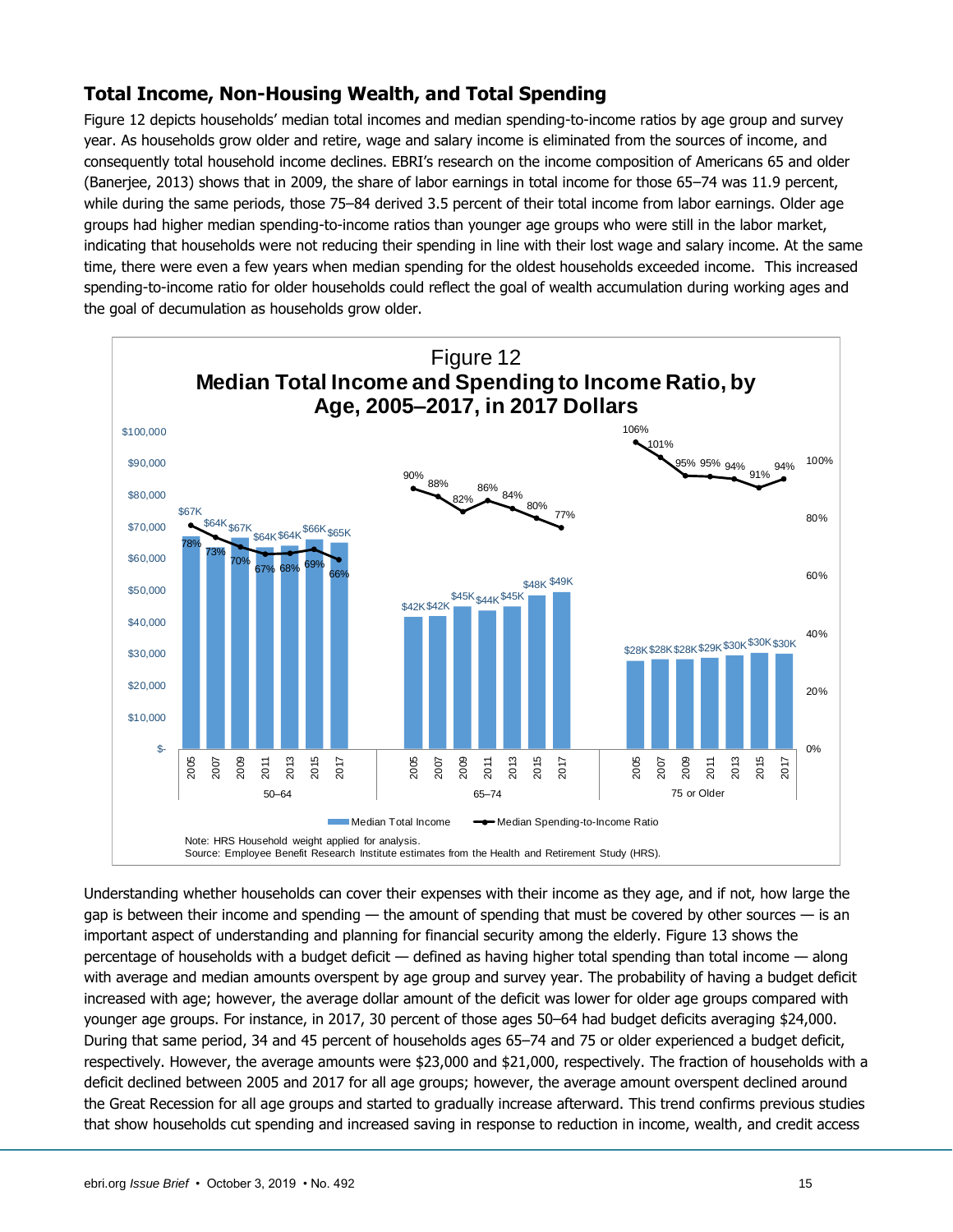during the Great Recession (Federal Reserve Bank of New York, 2013). In addition, it is in line with the findings of the Society of Actuaries analysis of retirees' spending, which indicates that households reduce their spending when it is necessary.



Figure 14 looks at median total net non-housing wealth across age groups and survey years for those households with and without an annual budget deficit.

Non-housing wealth is defined<sup>3</sup> as the sum of the net value of vehicles owned; individual retirement accounts (IRAs)<sup>4</sup>; stocks and mutual funds; checking, savings, and money market accounts; certificates of deposit (CDs); government savings bonds; Treasury bills, and bonds and bond funds; and any other source of wealth (such as real estate outside of primary and secondary residences) minus all other debt, such as consumer loans.

A budget deficit does not necessarily mean that a household cannot sustain its expenditures. The household might have enough savings to cover the gap. Figure 14 shows that the median level of non-housing wealth was much lower for households with deficits than for households without deficits. For example, in 2016, the median total non-housing wealth for the 75-or-older age group with a budget surplus was \$114,000, compared with \$58,000 for households with a budget deficit. However, as shown in figures 15 and 16, this pattern changes when we look at the median nonhousing wealth conditional on income levels. Figure 15 shows that, across most survey years, low-income households with a deficit had an equal or higher median non-housing wealth compared with those without a deficit. This pattern was also true for high-income households (Figure 16). Although the probability of running into a deficit was much lower for this group of households relative to those with low incomes (figures 15A and 16A), for those 65 and older, the

<sup>&</sup>lt;sup>3</sup> Definition from RAND HRS.

 $4$  Does not include assets in an employer-provided retirement plan such as a  $401(k)$ .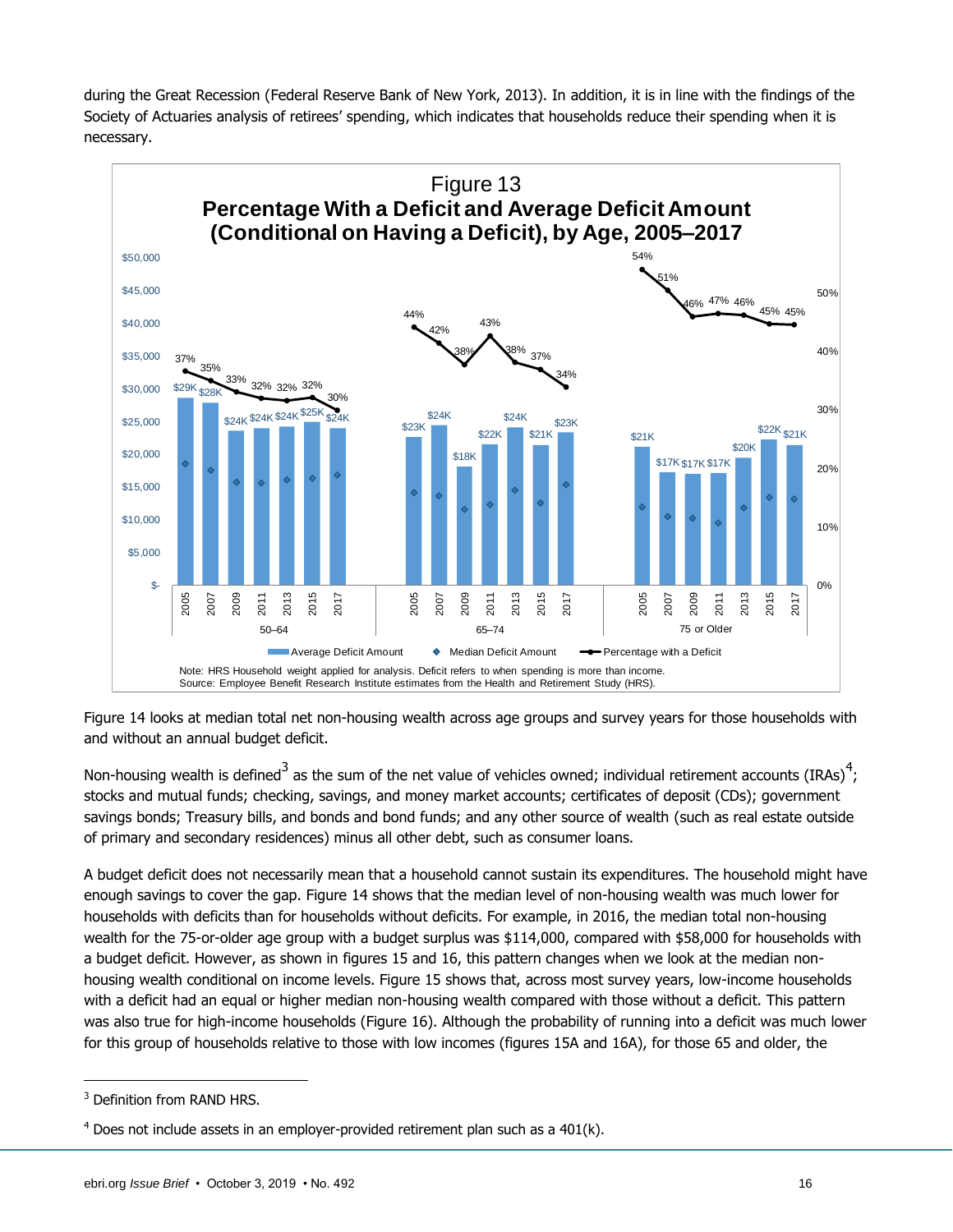median non-housing wealth was similar or higher for households with a deficit than those with no deficits. This could indicate that, regardless of income levels, households with a deficit rely on their liquid assets in order to cover their expenses as they age and lose their labor earnings.

Figure 14 also shows that median non-housing wealth increases with age but levels off and even declines as households reach ages 75 or older. This could be an indication that this oldest age group is starting to decumulate assets.

However, as shown in Figure 16, for those with high incomes and in the 65–74 and 75-or-older age groups, the median non-housing wealth did not fluctuate for those without a deficit as much as it did for those with deficits. This could suggest that when households have sufficient income, they tend to spend within their means and are less inclined to spend down their assets at older ages.

Figure 17 looks at the median deficit-to-non-housing-wealth ratios in total and by income level for households with a deficit. Households in the 65–74 and 75-or-older age groups needed to spend down lower amounts of their nonhousing wealth in order to cover their deficit compared with those in the 50–64 age group. While this pattern held true among those with high incomes, who are most likely to also have a high wealth level, low-income households needed larger fractions of their non-housing wealth in order to cover the gap between their spending and income. This could indicate that compared with high-income households, those with low incomes are more likely to spend down their liquid assets to cover their expenses as they grow older.

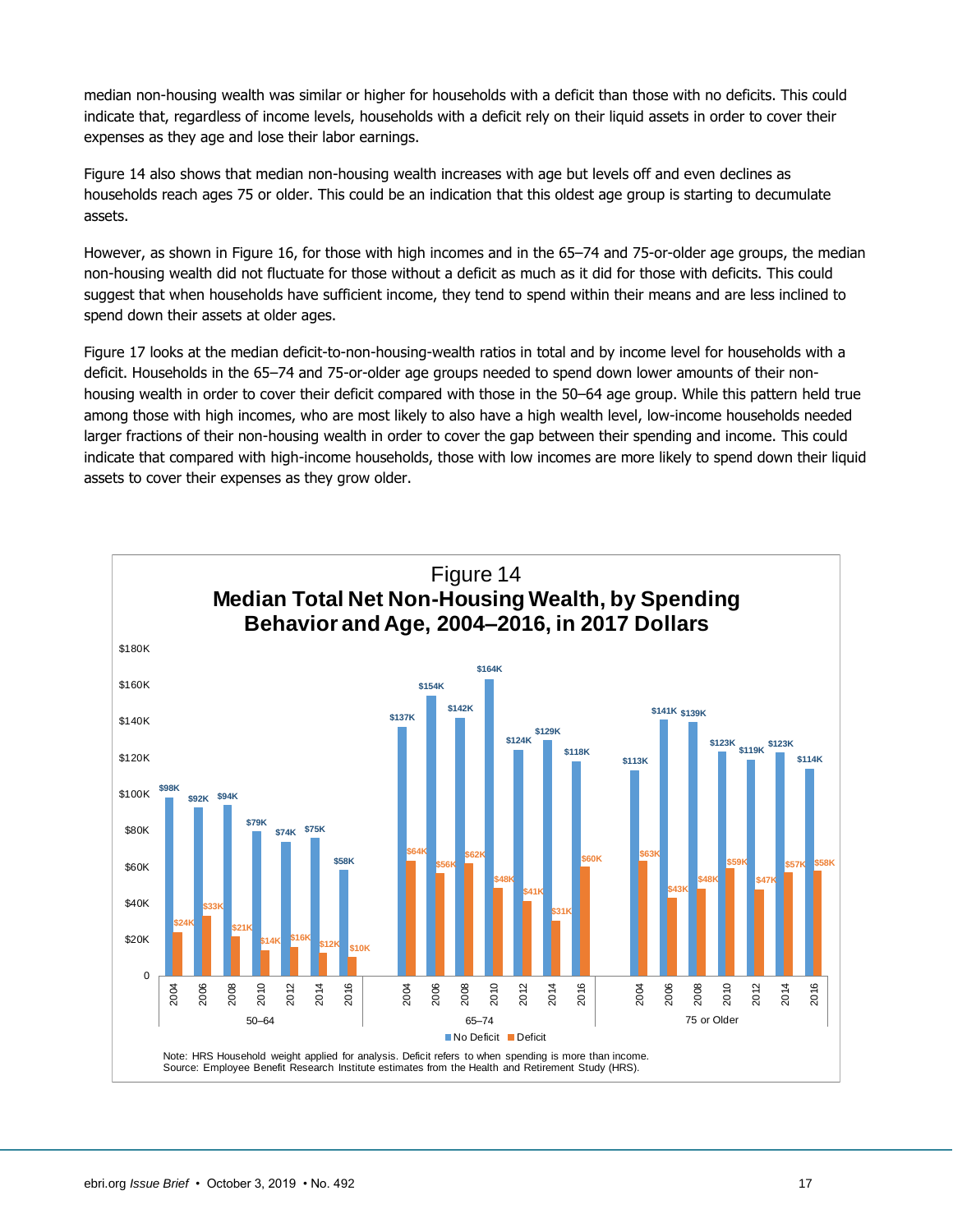

|                                    | Percentage With Deficits, by Age and Year (Low Income)                                                |    |    |           |    |    |                                    |    |    |       |    |    |    |                                    |                                    |    |    |    |    |    |    |
|------------------------------------|-------------------------------------------------------------------------------------------------------|----|----|-----------|----|----|------------------------------------|----|----|-------|----|----|----|------------------------------------|------------------------------------|----|----|----|----|----|----|
|                                    |                                                                                                       |    |    | $50 - 64$ |    |    |                                    |    |    | 65-74 |    |    |    | 75 or Older                        |                                    |    |    |    |    |    |    |
|                                    |                                                                                                       |    |    |           |    |    | 2004 2006 2008 2010 2012 2014 2016 |    |    |       |    |    |    | 2004 2006 2008 2010 2012 2014 2016 | 2004 2006 2008 2010 2012 2014 2016 |    |    |    |    |    |    |
| Percentage<br><b>With Deficits</b> | 60                                                                                                    | 57 | 58 | 56        | 54 | 53 | 54                                 | 67 | 65 | 60    | 65 | 59 | 56 | 55                                 | 70                                 | 69 | 64 | 66 | 69 | 66 | 62 |
|                                    | Note: HRS Household weight applied for analysis. Deficit refers to when spending is more than income. |    |    |           |    |    |                                    |    |    |       |    |    |    |                                    |                                    |    |    |    |    |    |    |

Source: Employee Benefit Research Institute estimates from the Health and Retirement Study (HRS).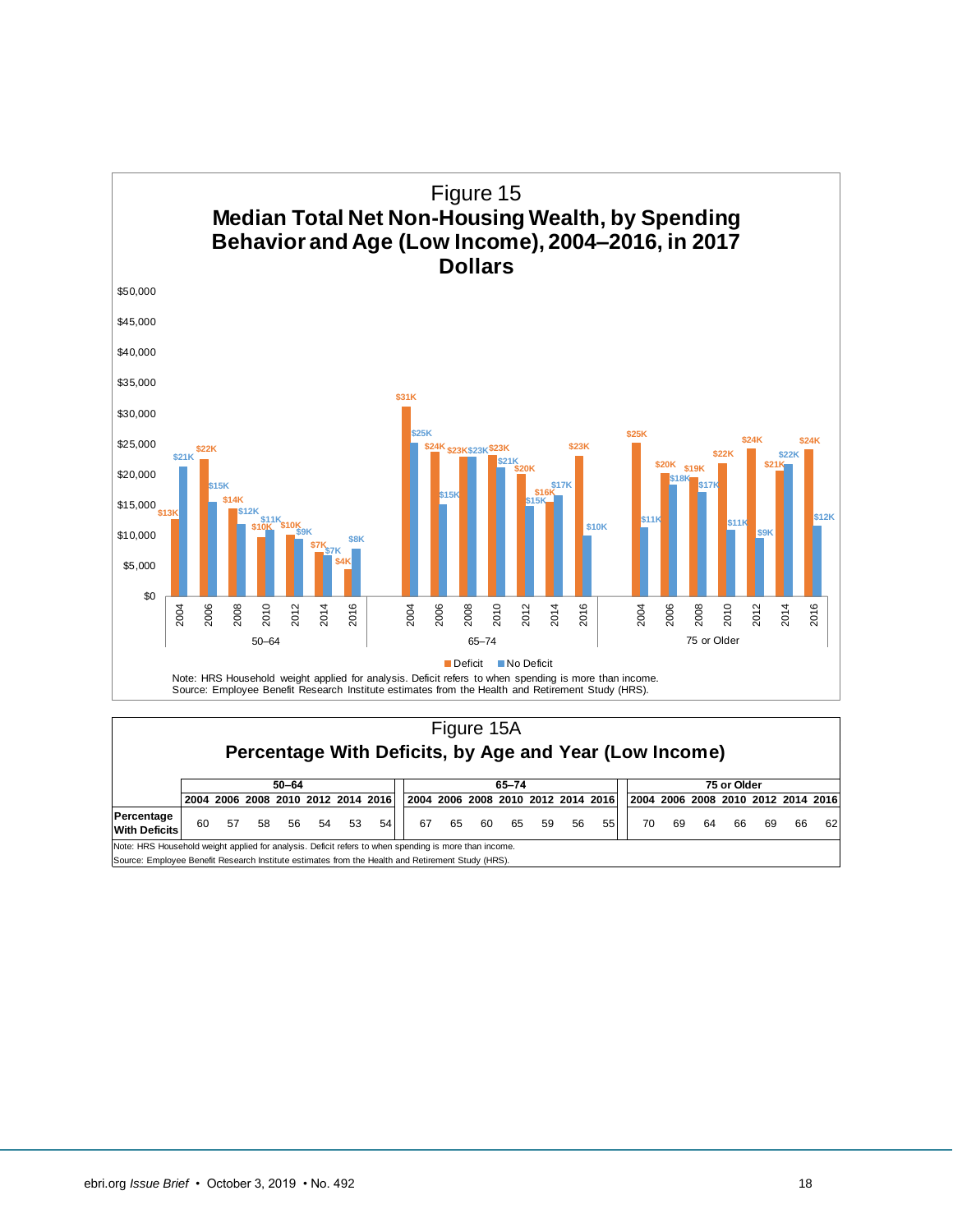

|                                                                                                                                                                                                            | $\Gamma$ crocinage with Defions, by Age and Tear (High moone) |  |  |  |             |  |                                    |                                    |                   |  |       |  |  |             |                                    |       |    |    |      |     |      |
|------------------------------------------------------------------------------------------------------------------------------------------------------------------------------------------------------------|---------------------------------------------------------------|--|--|--|-------------|--|------------------------------------|------------------------------------|-------------------|--|-------|--|--|-------------|------------------------------------|-------|----|----|------|-----|------|
|                                                                                                                                                                                                            | 50-64                                                         |  |  |  |             |  |                                    |                                    |                   |  | 65-74 |  |  | 75 or Older |                                    |       |    |    |      |     |      |
|                                                                                                                                                                                                            |                                                               |  |  |  |             |  | 2004 2006 2008 2010 2012 2014 2016 | 2004 2006 2008 2010 2012 2014 2016 |                   |  |       |  |  |             | 2004 2006 2008 2010 2012 2014 2016 |       |    |    |      |     |      |
| Percentage<br><b>With Deficits</b>                                                                                                                                                                         | 12                                                            |  |  |  | 12 7 7 8 11 |  | 91                                 |                                    | 21 19 16 19 17 18 |  |       |  |  | 14          |                                    | 38 31 | 29 | 29 | - 25 | -26 | 30 l |
| Note: HRS Household weight applied for analysis. Deficit refers to when spending is more than income.<br>Source: Employee Benefit Research Institute estimates from the Health and Retirement Study (HRS). |                                                               |  |  |  |             |  |                                    |                                    |                   |  |       |  |  |             |                                    |       |    |    |      |     |      |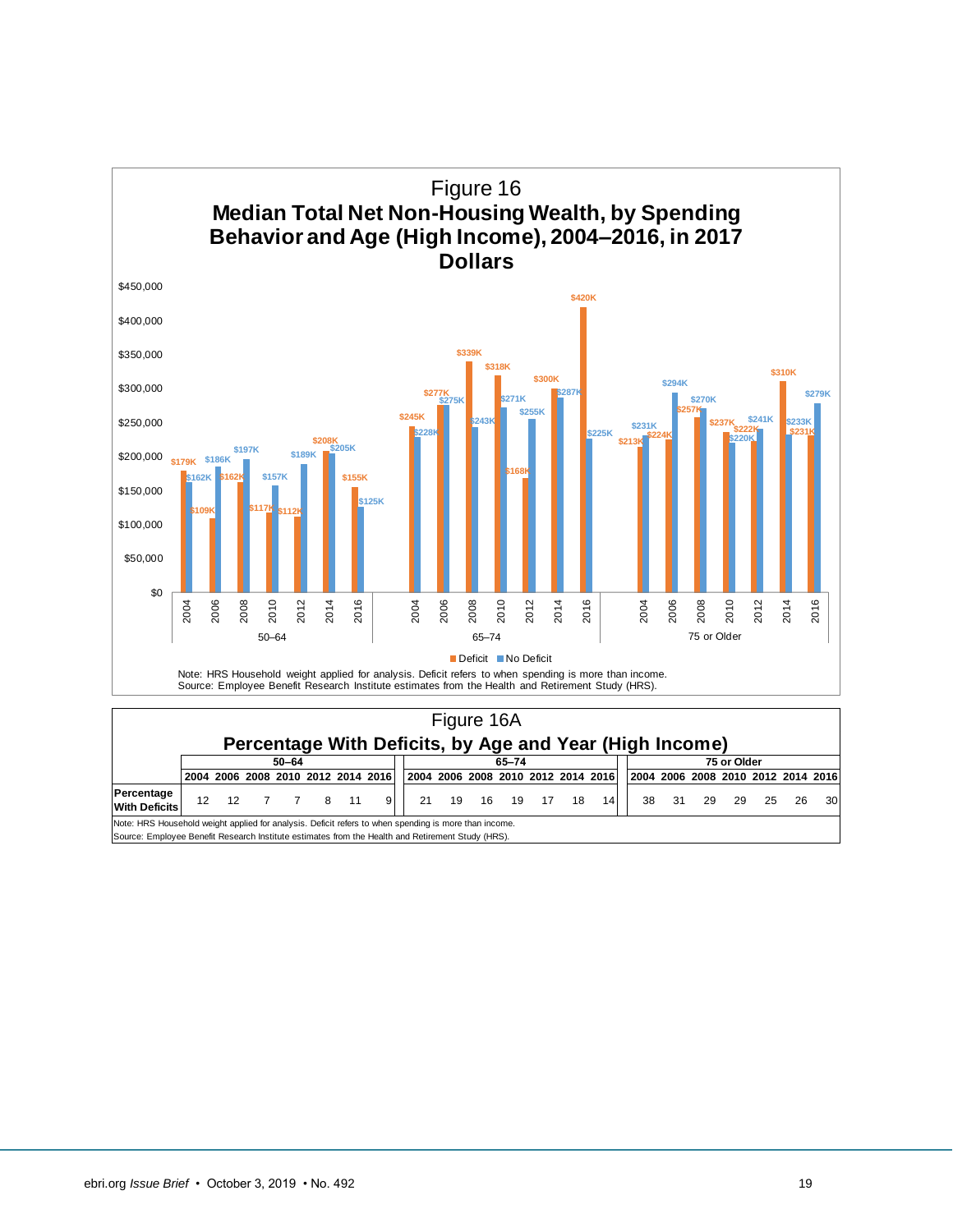

## <span id="page-19-0"></span>**Conclusion**

As more and more American workers approach retirement age, it is important to understand their likely spending patterns over time. Qualitative research, like that of the Society of Actuaries focus groups, suggests that people spend more early in retirement and gradually decrease their spending as they age. This research also suggests that retirees are adept at adjusting their consumption as needed in order to fit their circumstances, such as reducing spending in times of a market downturn or recession.

EBRI's study of CAMS and HRS data tends to support these findings. The data show that average annual total spending declined as households aged. Indeed, those ages 75 or older were spending on average a third less than those ages 50–64. At the same time, not all spending decreased; while spending on housing, transportation, and food, for example, decreased with age, the share of household budget occupied by health care spending increased with age.

The data also show that for older households, the composition of spending was different depending on income level. Lower-income older households spent more of their budget on necessities such as housing and food and less on entertainment and gifts and contributions.

Older age groups had higher median spending-to-income ratios than younger age groups who were still in the labor market. There were even a few years when median aggregate spending for the oldest households exceeded income. This indicates that households were not reducing their spending in line with their lost wage and salary income.

The probability of having a budget deficit increased with age; however, the average dollar amount of the deficit was lower for older age groups compared with younger age groups. Consistent with the assumption that retirees adjust their spending to circumstances, the data show that the average amount overspent declined around the Great Recession for all age groups and started to gradually increase afterward.

When it comes to non-housing wealth, the data show it increased with age but leveled off and even declined as households reached 75 or older. This could be an indication this oldest age group is starting to decumulate assets. At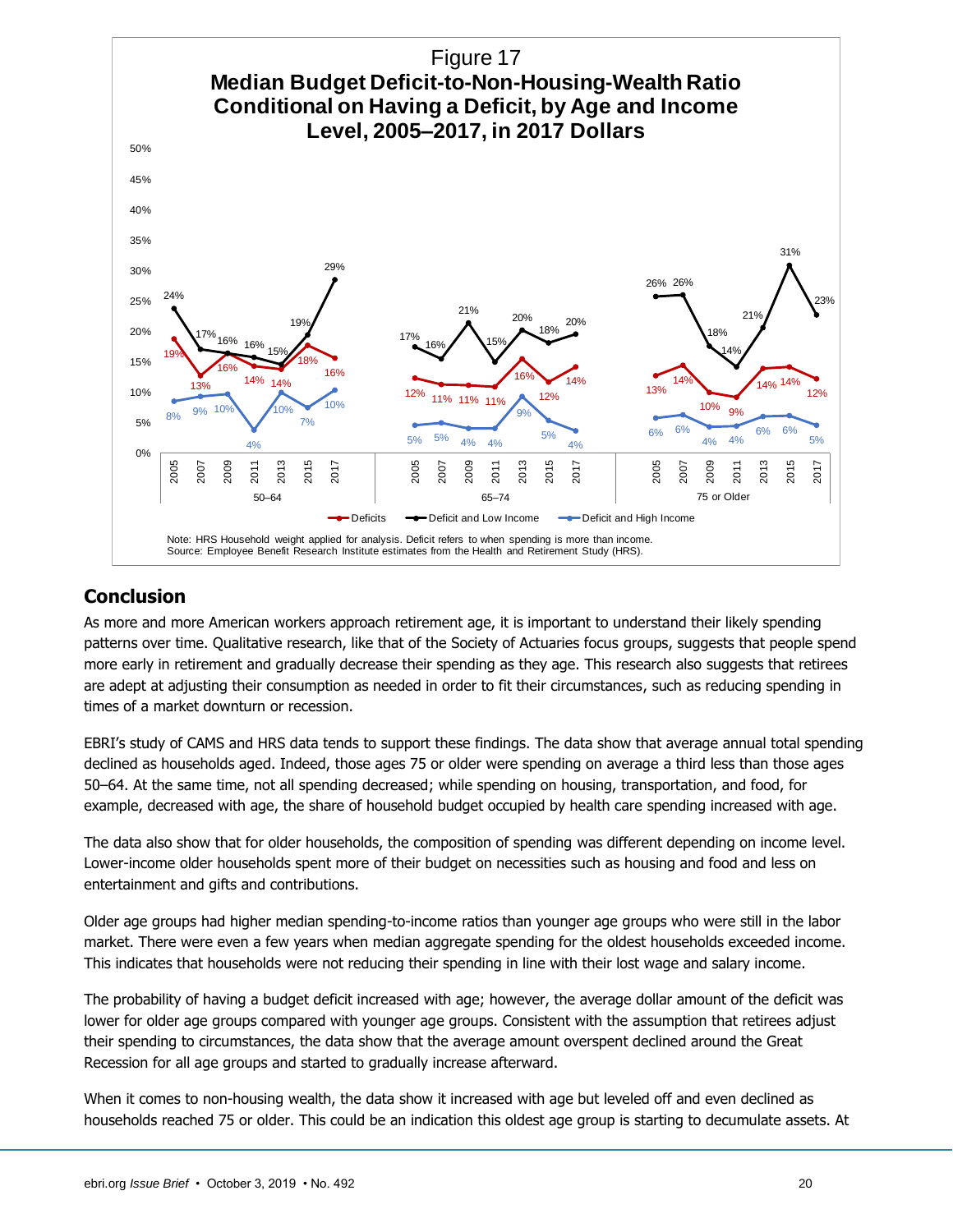the same time, median non-housing wealth for those with high incomes and no deficit remained unchanged for the most part for older age groups, suggesting a desire to maintain assets as household age.

Clearly, the notion that spending in retirement is consistent over time is not justified according to this data. EBRI will continue to explore this topic along with the Society of Actuaries.

#### <span id="page-20-0"></span>**References**

Banerjee, Sudipto. "Expenditure Patterns of Older Americans, 2001–2009," EBRI Issue Brief, no. 368 (Employee Benefit Research Institute, February 2012).

Banerjee, Sudipto. "Income Composition, Income Trends, and Income Shortfalls of Older Households," EBRI Issue Brief, no. 383 (Employee Benefit Research Institute, February 2013).

Banerjee, Sudipto. "How Does Household Expenditure Change With Age for Older Americans?" EBRI Notes, vol. 35, no. 35 (Employee Benefit Research Institute, September 2014).

Butrica, Barbara A., Richard W. Johnson, and Joshua H. Goldwyn, 2005. "Understanding Expenditure Patterns in Retirement," Working Papers, Center for Retirement Research at Boston College, wp2005-3.

Cubanski, Juliette, Anthony Damico, and Tricia Neuman, "Medicare Part D in 2018: The Latest on Enrollment, Premiums, and Cost Sharing," Kaiser Family Foundation, 2018.

Ebrahimi, Zahra. "Spending Pattern of Older Households," EBRI Issue Brief, no. 480 (Employee Benefit Research Institute, May 2019).

Federal Reserve Bank of New York, 2013. "The Financial Crisis at the Kitchen table: trends in household debt and credit", Current Issues in Economics and Finance, vol. 13, no. 2.

Foster, Ann C. "A Closer Look at Spending Patterns of Older Americans," Beyond the Numbers: Prices & Spending, Vol. 5, no. 4, U.S. Bureau of Labor Statistics, March 2016, [https://www.bls.gov/opub/btn/volume-5/spending-patterns-of](https://www.bls.gov/opub/btn/volume-5/spending-patterns-of-older-americans.htm)[older-americans.htm](https://www.bls.gov/opub/btn/volume-5/spending-patterns-of-older-americans.htm)

Health and Retirement Study, (core 2004–2016) public use dataset. Produced and distributed by the University of Michigan with funding from the National Institute on Aging (grant number NIA U01AG009740). Ann Arbor, MI.

Health and Retirement Study, Consumption and Activities Mail Survey, (core 2005–2017) public use dataset. Produced and distributed by the University of Michigan with funding from the National Institute on Aging (grant number NIA U01AG009740). Ann Arbor, MI.

RAND Center for the Study of Aging. 2019. RAND HRS CAMS Spending Data 2017 (V1). Santa Monica, CA, Funding from the National Institute on Aging and the Social Security Administration.

RAND Center for the Study of Aging. 2019. RAND HRS Longitudinal File 2016 (V1). Santa Monica, CA, Funding from the National Institute on Aging and the Social Security Administration.

LIMRA International and Society of Actuaries, 2006. "Spending and Investing in Retirement: Is there a Strategy?"

Society of Actuaries, 2016, "Post-Retirement Experiences of Individuals Retired for 15 Years or More: A Report on Twelve Focus Groups and Fifteen In-depth Interviews in the United States and Canada."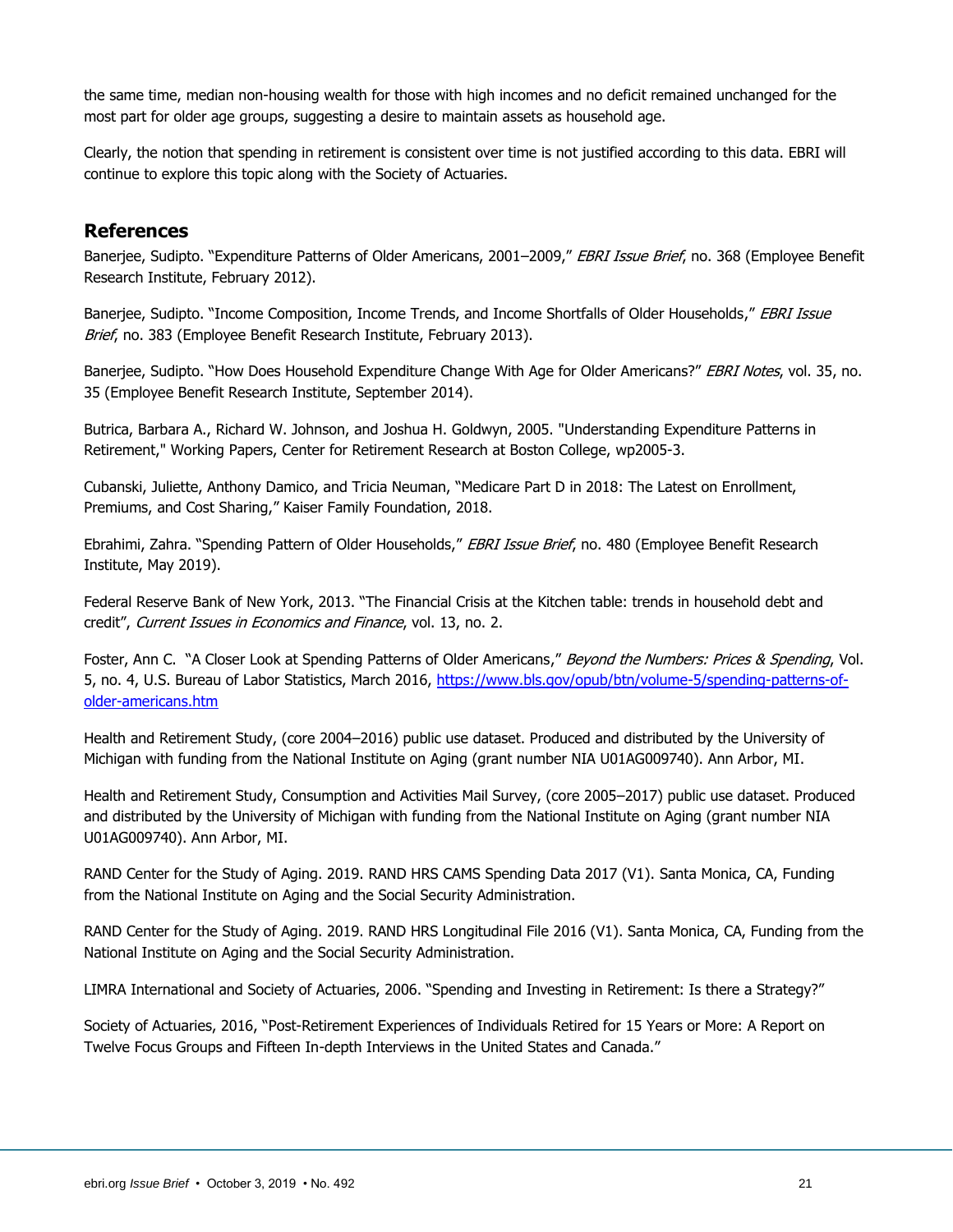#### <span id="page-21-0"></span>**Appendix I: About the Data**

- The HRS dataset provides information on those within the U.S. population over the age of 50 through a biennial survey of a representative sample from that population. The HRS is the most comprehensive survey of older Americans in the nation and covers topics such as health, assets, income, and labor force status in detail. The survey started in 1992 and every five to six years a new cohort has been added. The initial sample consisted of individuals born between 1931 and 1941. The study is sponsored by the National Institute on Aging (NIA) and the Social Security Administration (SSA) and administered by the Institute for Social Research (ISR) at the University of Michigan. In this study, the  $2004-2016<sup>5</sup>$  waves are used.
- The second data source used in this study is CAMS, which was started in 2001 as a supplement to the HRS. From the participants in the 2000 HRS, 5,000 households were selected at random and mailed the CAMS questionnaire. In coupled households, the questionnaire was sent randomly to one of the two spouses. Since 2001, CAMS has been conducted every two years. It collects spending information on 32 categories (six durable and 26 nondurable categories). In this study, the 2005–2017 waves are used to be merged with the HRS.

#### Expenditure Categories:

- **Housing expenses:** sum of mortgage payments, property taxes, homeowner's or renter's insurance, rent, utilities, home repairs, home furnishings, cleaning supplies, housekeeping and laundry services, gardening and yard supplies, and gardening and yard services.
- **Food expenses:** includes food and drink, including alcoholic beverages that are bought in grocery and other stores. Dining out is not included.
- **Health expenses:** include out-of-pocket (uninsured) health insurance costs, including Medicare supplemental insurance; out-of-pocket costs on prescription and nonprescription drugs; out-of-pocket costs of hospital care, doctor services, lab tests, eye, dental, and nursing home care; and out-of-pocket costs for medical supplies.
- **Transportation expenses:** include car payments (principal and interest), vehicle insurance, vehicle maintenance, and gas.
- **Clothing expenses:** include clothing and apparel (including jewelry), as well as personal-care products and services.
- **Entertainment expenses:** sum of trips and vacations, tickets to movies and sporting or performing arts events; hobbies and leisure equipment (photography, reading, camping, etc.); dining out in restaurants, cafes, and diners; and take-out food.
- **Other expenses:** include contributions to religious, educational, charitable, or political organizations, and cash and gifts to family and friends outside the household (including alimony and child support payments).

 $^5$  The RAND HRS, which is a cleaned and streamlined version of HRS raw data, is only available until 2016.